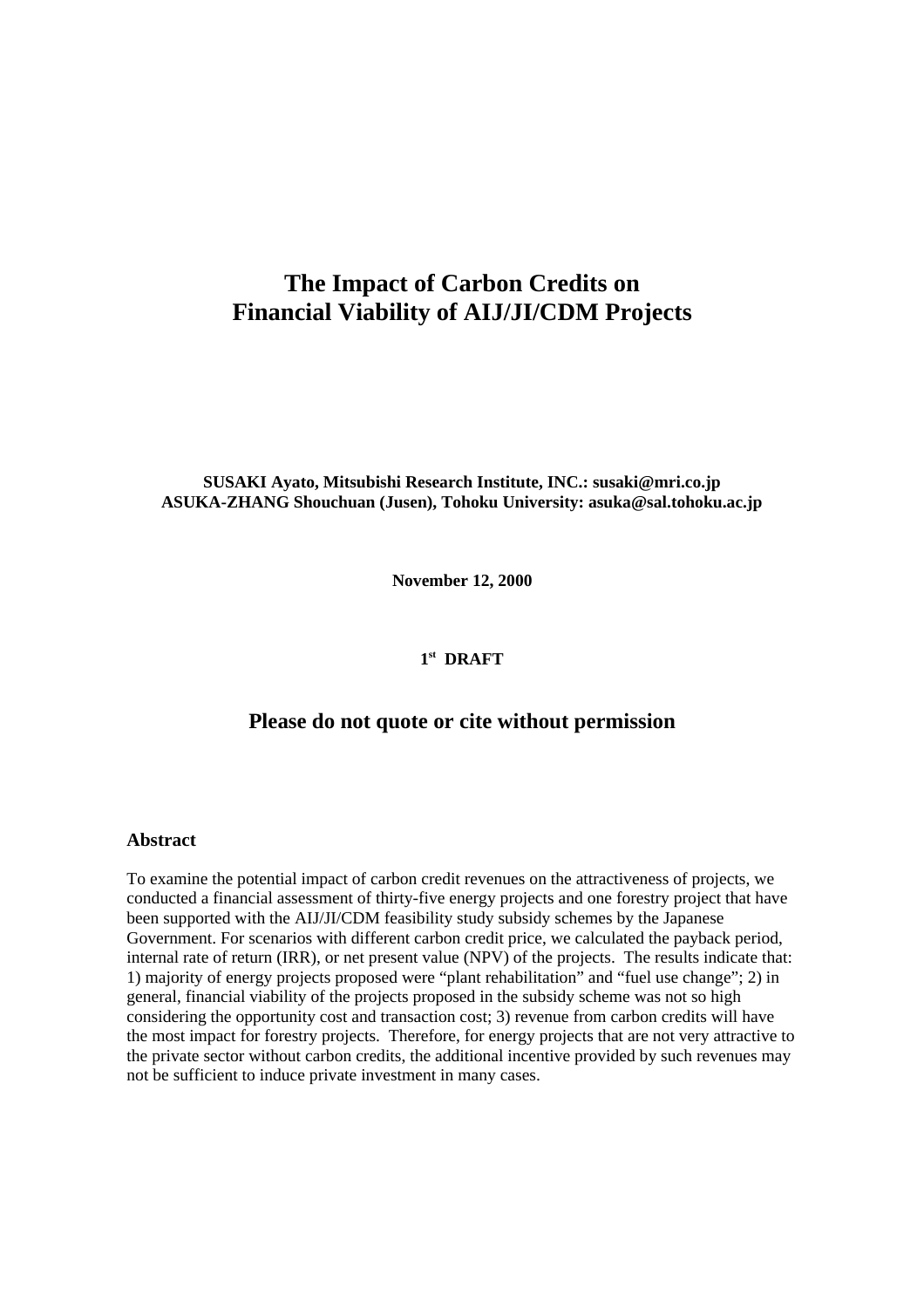## **1. Introduction**

l

The Clean Development Mechanism (CDM) is designed to encourage GHG-mitigating activities that would not occur otherwise. Article 12.5 of the Kyoto Protocol states that emissions reductions from CDM projects shall be certified on the basis of reductions in emissions that are additional to any that would occur in the absence of the certified project activity.<sup>1</sup> The likelihood that a project would be implemented without CDM certification depends on many factors, including the expected financial return of the project, the degree of risk, access to project finance, and corporate investment priorities. The hope is that the revenues from Certified Emissions Reductions (carbon credits), in combination with other benefits that may derive from CDM certification (such as in public relations or strategic market development), may be enough to move a "not likely" project into one that is attractive enough to receive investment (Meyers et al. 2000).

However , at a very minimum, the CDM should preserve environmental integrity; i.e., it should not generate credits for greenhouse gas emission reductions more than what were actually obtained. Indeed, to the extent that the "carbon-neutral" CDM scheme generates unwarranted credits, it will cause a net increase in global carbon emissions. In addition, investment subsidized by the CDM could destroy the competitiveness of local industries, and achieve only 'investment hot air' – or the claim that investment has helped mitigate climate change, when in fact all investors have done is to increase market share at the expense of manufactures in the developed countries (Forsyth 1999).

Another concern is that the cost of forestry project will be cheaper and will crowd out other types of projects, which results in reducing pressures for needed structural changes in energy consumption (Chomitz 1998, Meyers et al. 2000). In addition, the inclusion of forestry projects may have a impact on the regional distribution of investment flows through the CDM. To cope with these concerns, some argue that one option is setting some sort of quantitative cap on the participation of forestry projects in the CDM, perhaps proportional to land-use change and forestry's contribution to greenhouse gas emission (Olander 2000).

For a project developer, the financial value of gaining certification of carbon credits depends on the value of the carbon credits generated by the project, minus the costs associated with gaining certification. The value of the carbon credits depends on the amount of credits gained by the project, the temporal distribution of the credits (those in the future have a lower discounted present value than those do in the near term), and the unit value of carbon credits.

To examine the potential impact of revenue from carbon credits on the attractiveness of projects, we conducted a financial assessment of a number of projects that have been proposed by the Japanese companies under the subsidy schemes of the Japanese Government on the feasibility studies of the possible AIJ/JI/CDM projects in the developing countries<sup>2</sup>. Thirty-five of these are

<sup>&</sup>lt;sup>1</sup> There exists a range of views as to what might be required for a project to be judged as providing additional emissions reductions. For an overview of perspectives regarding the impacts of the additionality on the project, see Baumert (1998).

<sup>&</sup>lt;sup>2</sup> The Ministry of International Trade and Industry (MITI) of the Japanese Government started the scheme in 1998 and 40 projects proposal was selected under the criteria that it would have some possibility to be implemented in the future. Each proposals received around 0.4 million US \$ for the feasibility study. In 2000, the number of the projects selected has increased to around 100/year because the other governmental agencies started the same type of the subsidy scheme. As of October 2000, no projects under the scheme have been implemented as AIJ/JI/CDM, yet.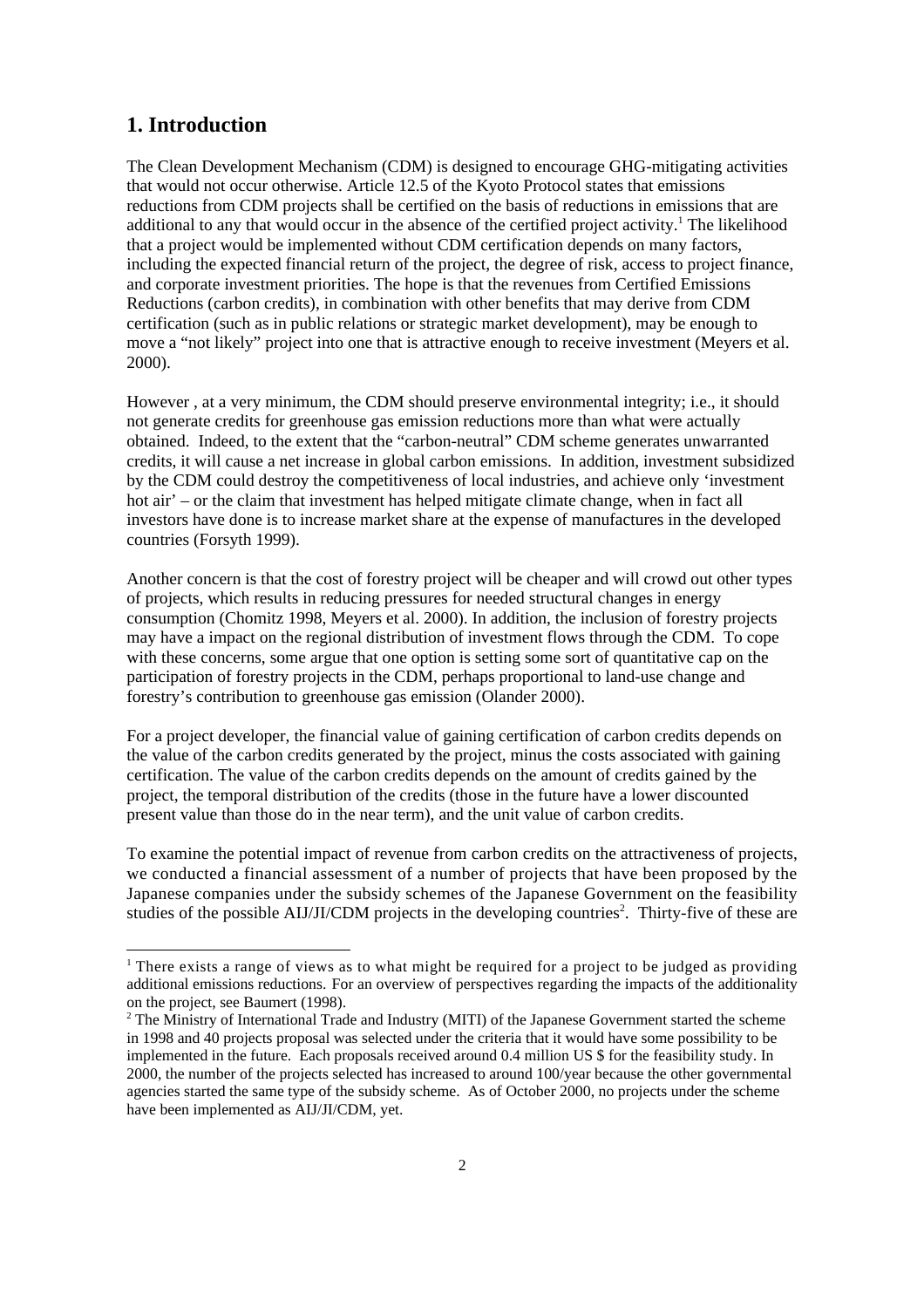energy projects, and one is a forestry project in Indonesia.<sup>3</sup> For three different scenarios of carbon credit price, we calculated a payback period, the internal rate of return (IRR) or net present value (NPV) for each project.

Most of the data on project performance and costs were obtained from the project proposal report (NEDO 2000, Sumitomo Lingyo 2000). In addition to our own calculation, we used the Proform, a computer software developed by the Lawrence Berkeley National Laboratory for IRR and NPV calculation.<sup>4</sup>

## **2. Methods and Key Assumptions**

#### **2.1. Scenarios of Carbon Credits Price**

In addition to a case without carbon credits, as shown in Figure 1, we analyzed three scenarios for carbon credit price as Meyers et al.(2000). Each scenario assumes that the Kyoto Protocol takes effect in 2005, resulting in a significant increase in the value of carbon credits compared to the current price.

- Low Growth: The price of carbon credits is \$10/tC in 2005, and rises thereafter at 10% per year.
- High Growth: The price of carbon credits is \$10/tC in 2005, and rises thereafter at 15% per year, with a ceiling at \$500/tC.



• Constant: the price of carbon credit is constant at \$20/tC.

**Figure 1. Three scenarios of the carbon credit price**

l

<sup>&</sup>lt;sup>3</sup> Whether forestry projects will be eligible for CDM is as yet undecided.

<sup>4</sup> Available at http://eetd.lbl.gov/proform/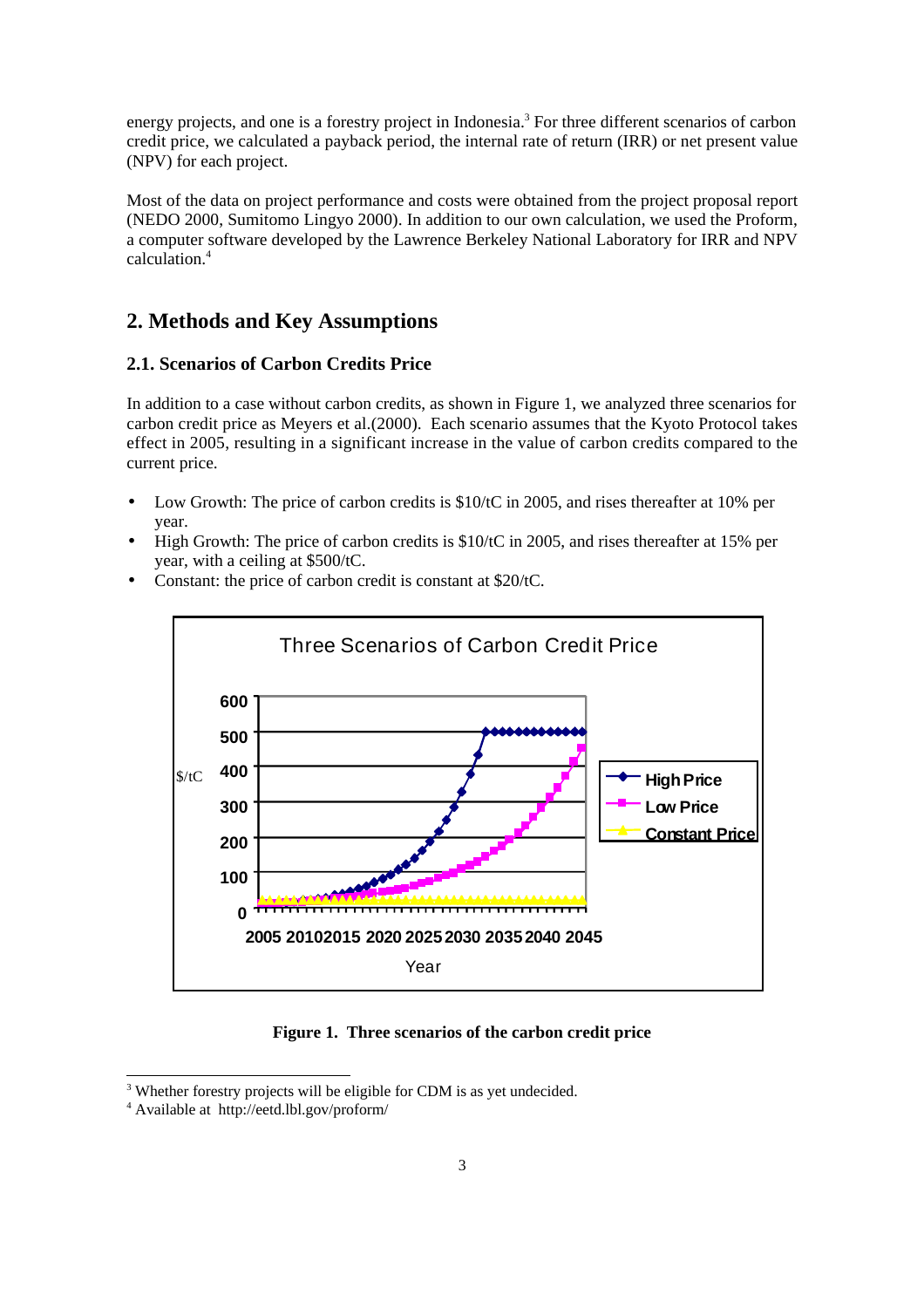#### **2.2. Financial Assessment**

The financial analysis uses data on projected costs (capital and operating) and revenues over the expected lifetime of each project. The projects are assumed to commence operation in January 2005. Revenue from carbon credits is received on an annual basis. We assume that the projects are financed with full equity of the developers.

## **3. Results**

#### **3.1. Pay Back Period of the Energy Projects**

Out of 35 energy projects, 14 projects were related to the power plants, 6 projects to steel plants, 9 projects to the oil refinery, 2 projects to the geothermal power generation, 2 projects to the electricity distribution, 1 projects to the cement plant, and one is other type (For details, please see the *Appendix 1*).



**Figure 2. Impact of the carbon credit price on the pay back periods**

As shown in Figure 2 above, carbon credits' impact on the projects' pay-pack periods depends on the project type. Projects categorized "electricity generation" and "oil refinery" showed scattered payback years, such as less than 5 years to 24 years. In contrast, the profitability of "steel projects" is relatively better than these projects, resulting in a 7-year payback period for the longest. Other projects categorized as "geothermal electricity power generation", "cement plant", and "other", seemed difficult to generalize profitability due to the extremely limited numbers of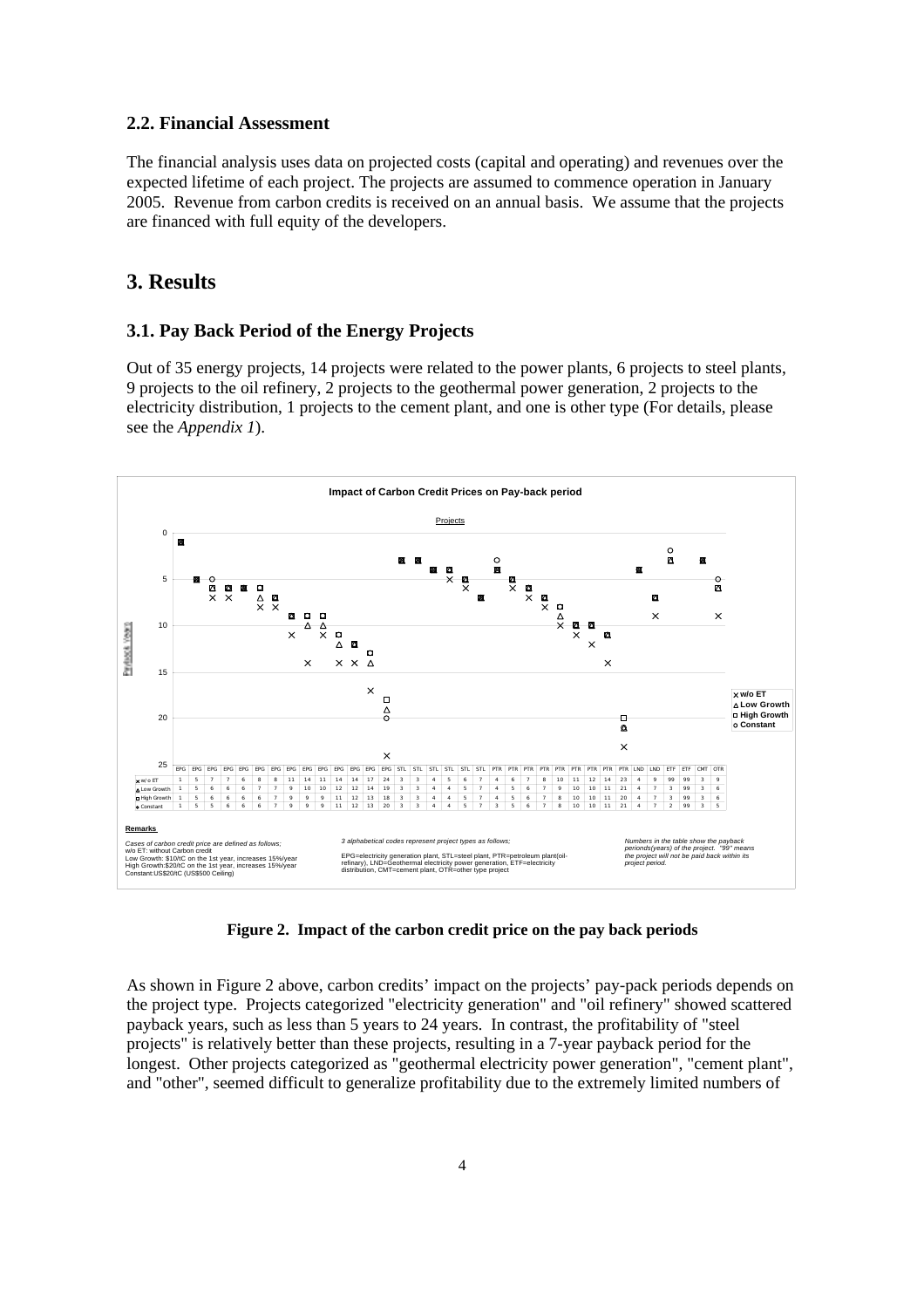the projects. Two projects for "electricity distribution" failed to be paid back during their project period.

In comparison to the no carbon credit case, some of the "electricity generation" projects have experienced a considerable improvement in profitability, i.e. 4-5 years of reduction. These impacts are observed in the projects with relatively longer period of payback in the no carbon credit case. In addition, one "unprofitable electricity distribution project" has turned out to be "profitable" (paid back within its project period).

However, 27 projects out of total 35 had the same payback periods as the "Low Growth" cases, and even the rest of them showed only 1-year improvement. Major reason of the insignificance is that the relative impact of carbon price affecting on total cash-flow is small<sup>5</sup>.

#### **3.2. IRR and NPV of the Energy Projects and Forestry Project**

Table 1 and Table 2 shows the result of the IRR and NPV calculation of four nearly commercially-viable energy projects and one forestry project (For other projects, please see the *Appendix 2*). As shown, the impact of carbon credits is substantial for the forestry project compared to the case of the energy projects.

| Project<br>description                                                                          | Without<br>carbon credits | With carbon<br>credits<br>\$20 constant | With carbon<br>credits<br>Low Growth | With carbon<br>credits<br><b>High Growth</b> |
|-------------------------------------------------------------------------------------------------|---------------------------|-----------------------------------------|--------------------------------------|----------------------------------------------|
| a) Coal-fired<br>power plant in<br>China (facility<br>renovation for<br>energy<br>conservation) | 16                        | 18                                      | 18                                   | 18                                           |
| b) Steel plant in<br>Russia (facility<br>renovation for<br>energy<br>conservation)              | 20                        | 28                                      | 26                                   | 27                                           |
| c) Oil refinery in<br>Russia(facility<br>renovation for<br>energy<br>conservation)              | 16                        | 20                                      | 19                                   | 20                                           |
| d) District<br>heating using<br>Geothermal<br>energy in Russia                                  | 27                        | 28                                      | 28                                   | 29                                           |

**Table 1. Internal Rate of Return for Energy Projects (%)**

*Note:*

l

<sup>&</sup>lt;sup>5</sup> Since the analyses above do not consider returns of debts and interests, the results shown here should be considered as optimistic ones. Thus the revenue by carbon credit might have more importance on profitability of the projects, should these factors be taken into consideration.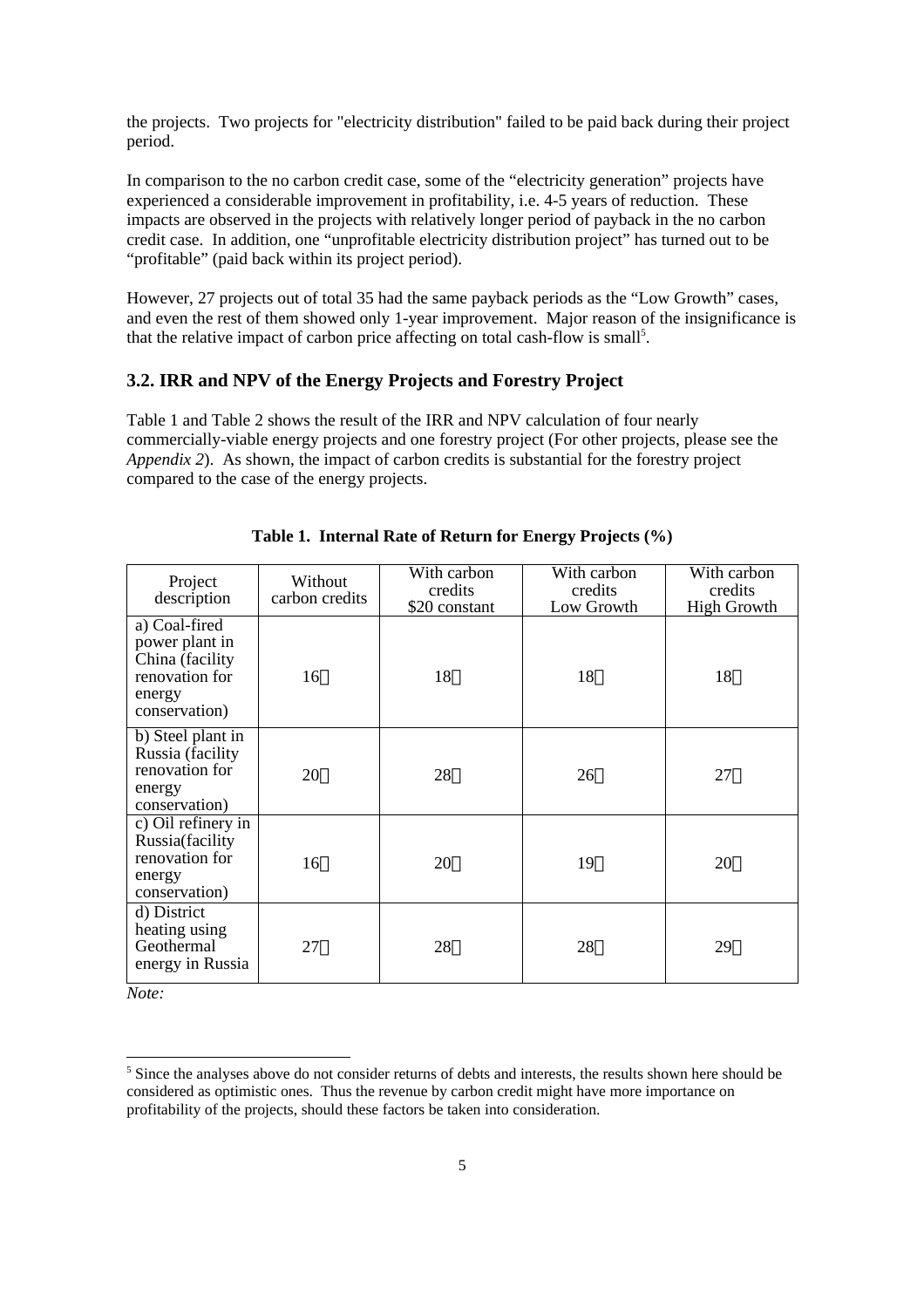a) Rehabilitation of the coal-fired power plant 300MW) in Shandong Province, China. Baseline scenario is the case in which the plant generates same amount of the electricity as the previous facility with the previous efficiency level. Project lifetime is 15 years.

b) Rehabilitation of the steel plant in Pedorovsk, Russia. Baseline scenario is the case in which the plant generates same amount of the steel as the previous facility with the previous efficiency level. Project lifetime is 15 years.

c) Rehabilitation of the oil-refinery in Khavarovsk, Russia. Baseline scenario is the case in which the plant produces same amount of the oil as the previous facility with the previous efficiency level. Project lifetime is 15 years.

d) Construction of the district-heating system using geothermal power in Kamchaka, Russia. Baseline is the use of the oil burning and hot water from coal-fired power plant for heating. Project lifetime is 15 years.

| Project       | Without carbon<br>credits | With carbon<br>credits<br>\$20 constant | With carbon<br>credits<br>Low Price | With carbon<br>credits<br><b>High Price</b> |  |  |
|---------------|---------------------------|-----------------------------------------|-------------------------------------|---------------------------------------------|--|--|
| Plantation in | NPV:-4,903,000            | NPV:-1,777,000                          | NPV:-889,000                        | NPV:2,253,000                               |  |  |
| Indonesia     | IRR:7%                    | IRR:14%                                 | IRR:16%                             | IRR:21%                                     |  |  |

**Table 2. Net Present Value and Internal Rate of Return for Forestry Project in Indonesia**

*Note:*

Aforestation of five species for the plywood in East-Kalimantan, Indonesia. Baseline is regarded as zero emission. Only the sequestration by the aboveground biomass is considered. Project lifetime is 30 years. Revenue is before taxes. We calculated the NPV (US \$) with a discount rate of 18%.

## **4. Conclusion**

For developing countries in general, the results indicate that carbon credits revenues will have the most impact for forestry project as pointed out by Meyers et al.(2000). Therefore, for energy projects that are not sufficiently attractive without carbon credits, the additional incentive provided by such revenues might not be sufficient to induce private investment in many cases. If carbon credits have a relatively modest impact on financial viability as we observed with our calculation, they are obviously a small incentive, especially when weighed against the potential transaction costs of gaining such credits. If the process of gaining credits is too costly or timeconsuming, many project sponsors may not find it worth the challenge. Therefore, it is probable that: 1) in many energy projects, regardless of profitability, carbon credit may not work as a significant subsidy for the project implementation; 2) to enhance the technology transfer and diffusion of the less cost-competitive but less carbon-intensive energy projects (e.g. renewable technology), it might be necessary to have special treatment to avoid being shut out from the CDM market; 3) strictness of the investment additionality test can be differentiated with the type of the CDM projects.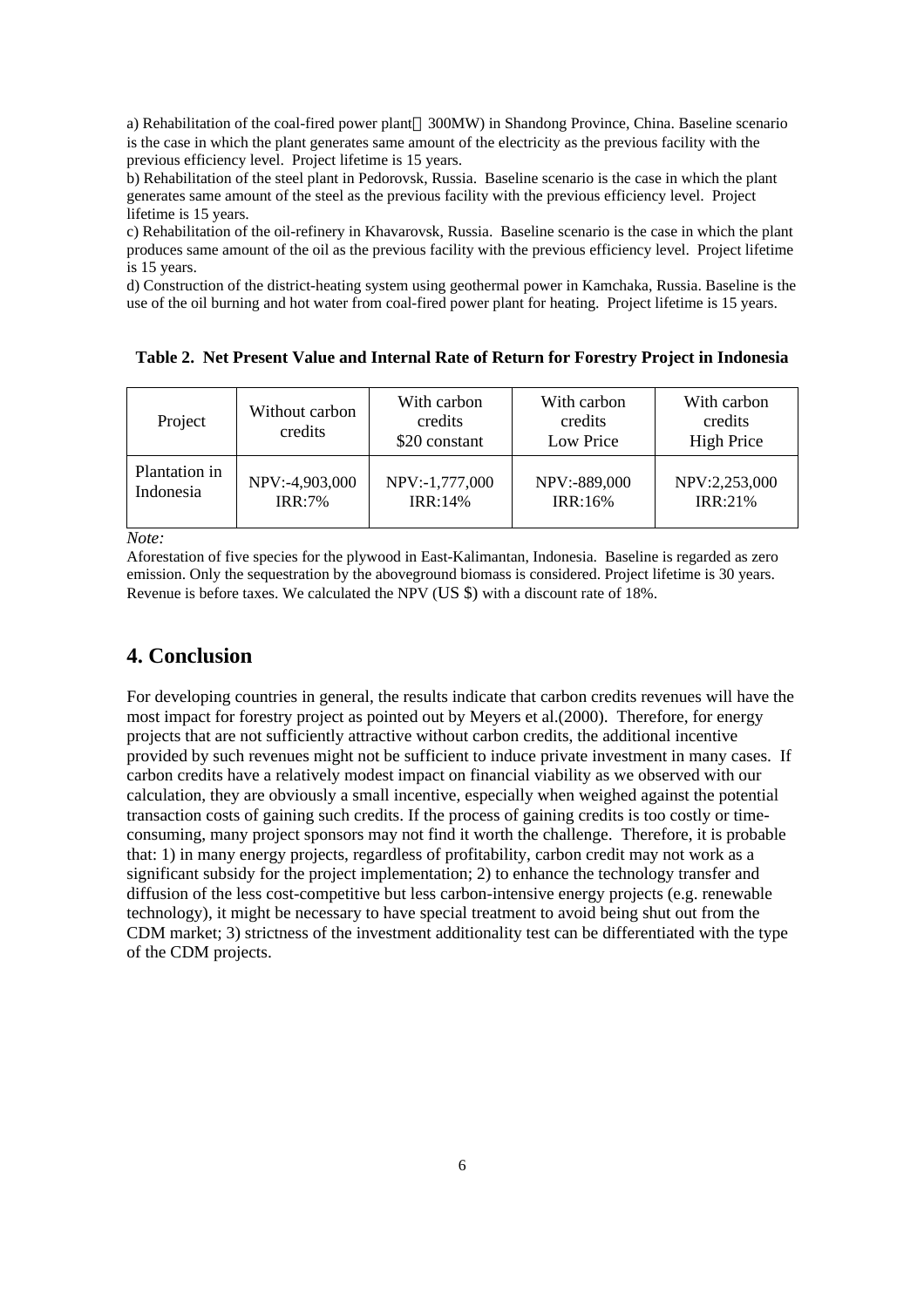## *References*

- Meyers S., Sathaye J., Lehman B., O. van Vliet. (2000) "The Impact of Carbon Credits on Financial Viability of Energy and Forestry Projects in A Developing Country", draft paper prepared for the U.S. Environmental Protection Agency, Climate Policy and Program Division, Office of Economics and Environment, Office of Policy, Planning and Evaluation.
- Baumert K (1998) "Understanding additionality, in Trends and Baselines", J. Goldemberg and W. Reid (eds.), UNDP, 1998.
- Olander J. (2000) " Forestry Options in the Clearn Development Mechanism: A Review of the issues for the Andean Countries", Ecodecision Cia. Ltda., Quito, Ecuador.
- Chomitz, Kenneth M. (1998) "The Permanence and Duration Issue in Carbon Offsets based on Sequestration: Draft Working Paper", Development Research Group, World Bank, Washington.
- NEDO (2000) "Analysis of the Joint Implementation project feasibility studies", New Energy and Industry Development Organization (NEDO), NEDO-GET-9901, Tokyo, 1999.
- Sumitomo Lingyo (2000), "Feasibility study on the aforestation projects in East-Kalimantan, Indonesia for the Clean Development Mechanism", report prepared for the Environment Agency of Japan", 2000.
- Forsyth T. (1999) "International Investment Climate Change, Energy Technology for Developing Countries", The Royal Institute of International Studies, Earthscan, London.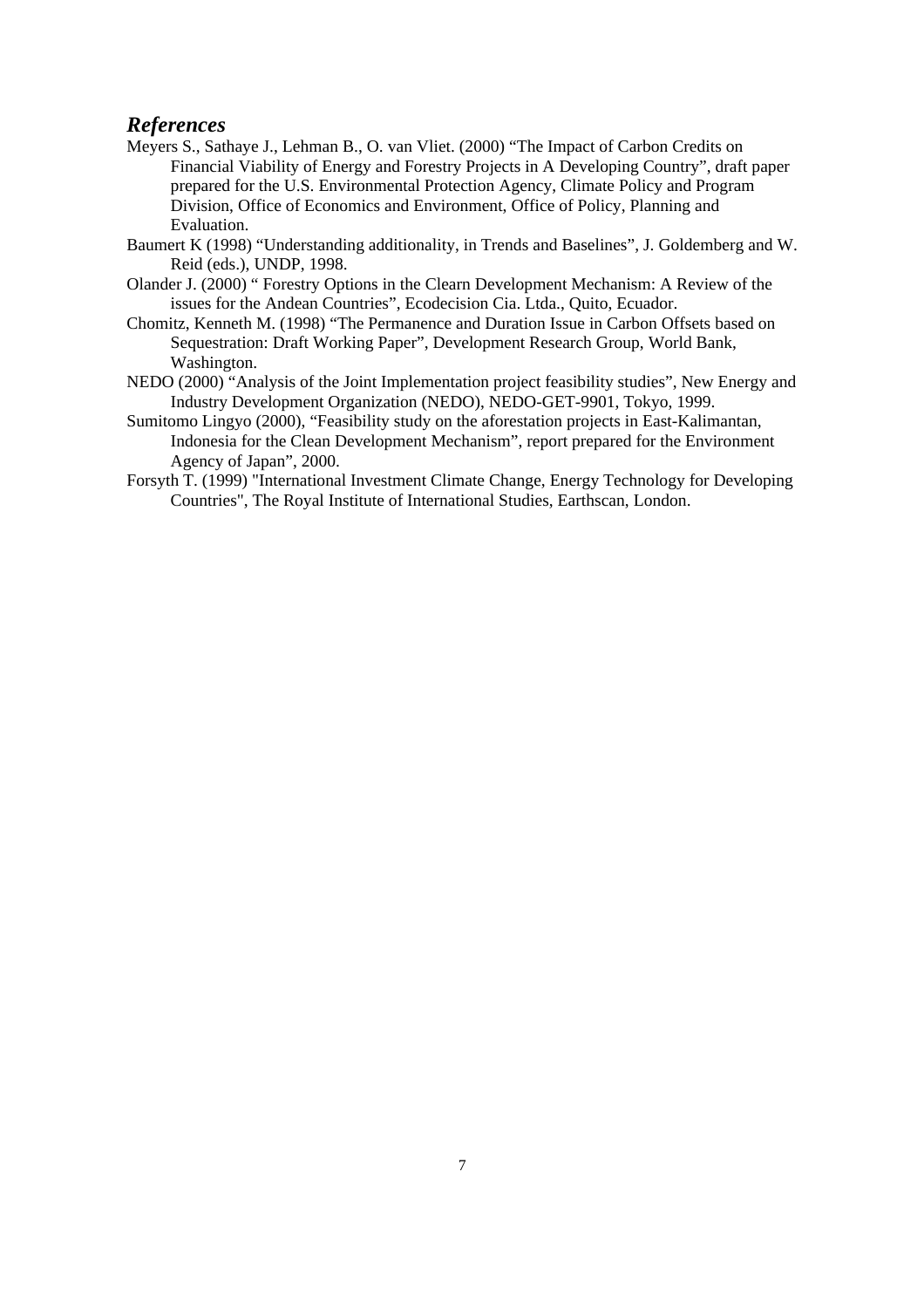*Appendix 1: Description of the Energy Projects*

|                    |                                                                                              |                                                                                                                                                                                                                                                                                                                                                                                                                                            | (1/7)                                                                                                                                                                                                                           |
|--------------------|----------------------------------------------------------------------------------------------|--------------------------------------------------------------------------------------------------------------------------------------------------------------------------------------------------------------------------------------------------------------------------------------------------------------------------------------------------------------------------------------------------------------------------------------------|---------------------------------------------------------------------------------------------------------------------------------------------------------------------------------------------------------------------------------|
| <b>NEDO</b><br>No. | <b>Project Name</b>                                                                          | Summary                                                                                                                                                                                                                                                                                                                                                                                                                                    | <b>Baseline</b>                                                                                                                                                                                                                 |
| 1                  | Energy Conservation of<br>Nobo-Baku Refineries<br>in Baku, Azerbaidjan                       | 1.remodelling of heat exchangers system<br>2.applying FCC Power Recovery System<br>technology                                                                                                                                                                                                                                                                                                                                              | Comparing with the current amount of<br>energy consumtion                                                                                                                                                                       |
| 2                  | Improvement of the<br>waste management<br>system of Tapioka<br>starch manufacturing<br>plant | Improve the waste management system of<br>Tapioka starch manufacturing plants scattered<br>throughout the Republic of Indonesia in order to<br>resolve regional pollution problems, and to<br>reduce the amount of greenhouse effect<br>gases(GHGs) emitted to the atmosphere.<br>1. Compost Solid wastes(peels, fibres)<br>2. Aerobic treatment for waste water<br>3. Recovery of methane gas from waste water<br>using aerobic treatment | Amount of CO2 and methane gas emitted<br>from the existing plant                                                                                                                                                                |
| 3                  | <b>Energy Conservation of</b><br>Zaporozhye steel plant                                      | Improvement of combustion control at hot stoves                                                                                                                                                                                                                                                                                                                                                                                            | Amount of CO2 emitted from the existing<br>steel plants due to heat loss from the current<br>hot stoves.                                                                                                                        |
|                    |                                                                                              | Waste heat recovery equipment for hot stoves                                                                                                                                                                                                                                                                                                                                                                                               | Amount of CO2 emitted from the existing<br>steel plant due to heat loss from the current<br>hot stoves.                                                                                                                         |
|                    |                                                                                              | Blast furnace top pressure recovery turbine<br>(TRT) power generating equipment                                                                                                                                                                                                                                                                                                                                                            | Amount of electricity deducted by<br>implementing the project and the amount of<br>CO2 emitted if the existing thermal power<br>is being used to produce the same amount of<br>electricity with the new equipment<br>installed. |
|                    |                                                                                              | Blast furnace gas recovery equipment                                                                                                                                                                                                                                                                                                                                                                                                       | Amount of CO2 emitted from the existing<br>blast furnace for over one year                                                                                                                                                      |
|                    |                                                                                              | Changeover from open hearth furnace to basic<br>oxygen furnace                                                                                                                                                                                                                                                                                                                                                                             | Amount of CO2 emitted from the open<br>hearth furnace                                                                                                                                                                           |
|                    |                                                                                              | Adoption of continuous casting (CC) in place of<br>slabbing process                                                                                                                                                                                                                                                                                                                                                                        | Amount of CO2 emitted from the current<br>existing steel plants (specifically from steel<br>making, blooming and heating process)                                                                                               |
|                    |                                                                                              | Improvement of yield in slabs produced by<br>slabbing                                                                                                                                                                                                                                                                                                                                                                                      | Amount of CO2 emitted from the current<br>steel production                                                                                                                                                                      |
|                    |                                                                                              | Shortening of track time                                                                                                                                                                                                                                                                                                                                                                                                                   | Amount of CO2 emission after the yield<br>ratio improvement due to the project<br>implementation                                                                                                                                |
|                    |                                                                                              | Reduction of insertion temperature in direct hot<br>charge rolling                                                                                                                                                                                                                                                                                                                                                                         | Amount of CO2 emitted after the project of<br>blooming heat furnace steel charging<br>temperature increase.                                                                                                                     |
|                    |                                                                                              | Gas turbine cogeneration plant                                                                                                                                                                                                                                                                                                                                                                                                             | Amount of electricity deducted by<br>implementing the project and the amount of<br>CO2 emitted if the existing thermal power<br>is being used to produce the same amount of<br>electricity with the new equipment<br>installed. |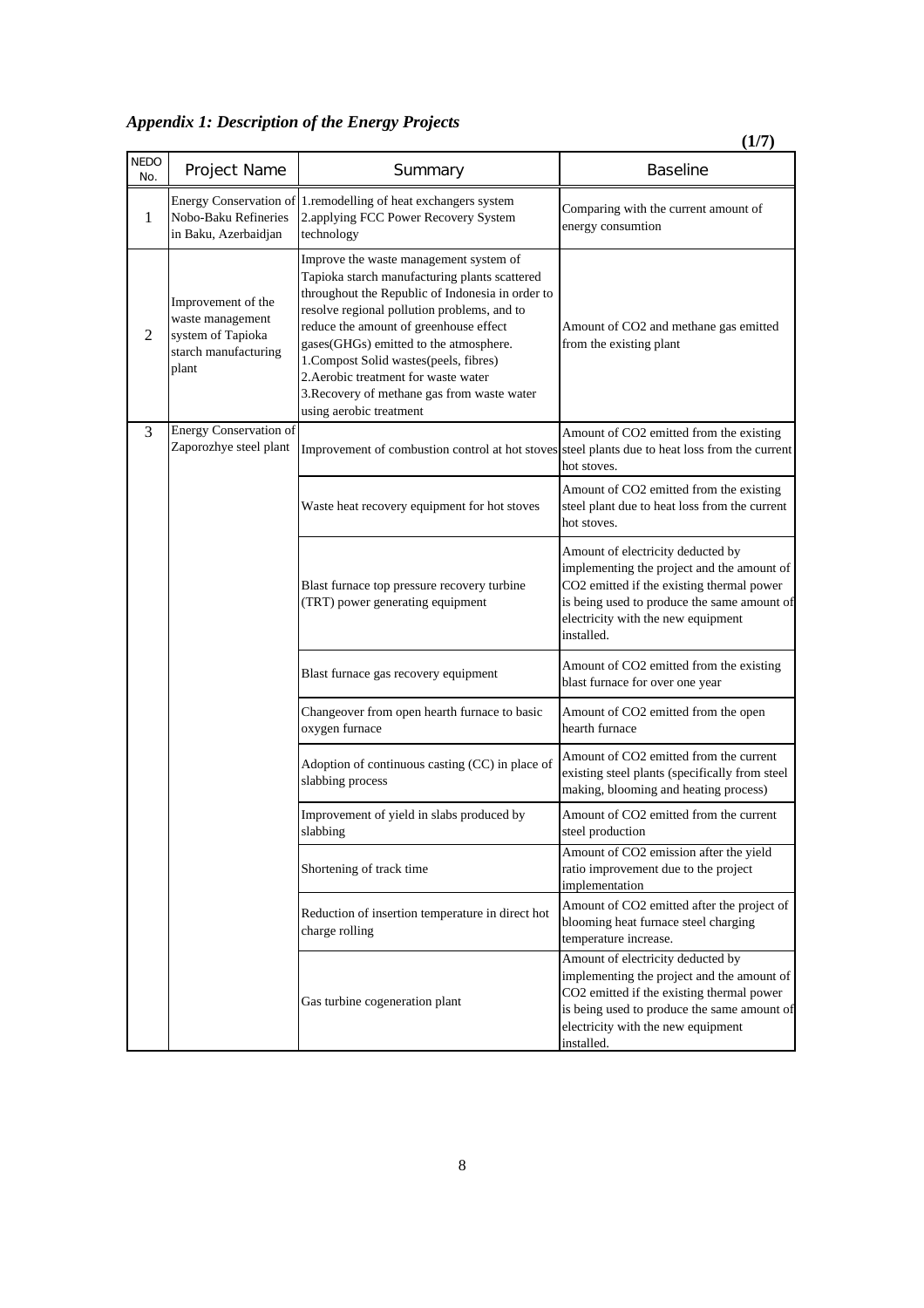|                    |                                                                      |                                                                                                                                                                                                                                                                                                                                                                                                                                                                                                             | (2/7)                                                                                                                                                                                                                                                                                                                                                                                                                                                                                                      |  |  |  |  |
|--------------------|----------------------------------------------------------------------|-------------------------------------------------------------------------------------------------------------------------------------------------------------------------------------------------------------------------------------------------------------------------------------------------------------------------------------------------------------------------------------------------------------------------------------------------------------------------------------------------------------|------------------------------------------------------------------------------------------------------------------------------------------------------------------------------------------------------------------------------------------------------------------------------------------------------------------------------------------------------------------------------------------------------------------------------------------------------------------------------------------------------------|--|--|--|--|
| <b>NEDO</b><br>No. | <b>Project Name</b>                                                  | Summary                                                                                                                                                                                                                                                                                                                                                                                                                                                                                                     | <b>Baseline</b>                                                                                                                                                                                                                                                                                                                                                                                                                                                                                            |  |  |  |  |
| 4                  | Scrap & Build of<br>Atyrau Refinery in<br>Kazakhstan                 | Through modernizing the current refinery, aims<br>to improve the energy efficiency, reduction of<br>carbon emission through conservation of energy<br>as well as improvement of refinery products and<br>economic benefit.                                                                                                                                                                                                                                                                                  | 1. Annual carbon emissions=Carbon<br>emissions per unit of energy<br>(tC/TJ)*Annual fuel use(Tj/Y)<br>2. Amount of Oxidized Carbon=amount of<br>annual carbon emissions*ratio of oxidized<br>carbon<br>3. Amount of CO2 emissions=amount of<br>oxidized carbon*propotion of CO2 and<br>carbon(44/12)<br>4. Total amount of CO2 emissions=add up<br>all the CO2 emissions from individual<br>equipments and the added up amount is<br>considered as the total amount of CO2<br>emissions from the refinery. |  |  |  |  |
| 5                  | Conservation of energy<br>for boilers                                | For the 399 boilers targeted in the study (out of<br>1125 registered boilers, excluded the ones which<br>are small in scale and for generation purposes),<br>conduct partial reconstruction, total<br>reconstruction, as well as install cogeneration<br>system in order to reduce the consumption of<br>crude oil by 23 ML per year and for coal 299.8<br>kton per year which would result in CO2<br>reduction of 791.5 kton per year.                                                                     | Annual CO2 emissions from the targeted<br>399 boilers (annual capacity operating rate,<br>amount of steams generated, efficiency of<br>boilers amount of fuel consumption, and<br>amount of heat generated from fuels) at the<br>time of research conducted (1998. 10A<br>1999.1)                                                                                                                                                                                                                          |  |  |  |  |
| 6                  | Katowice, Poland steel                                               | coking process CDQ device (Case 1)                                                                                                                                                                                                                                                                                                                                                                                                                                                                          |                                                                                                                                                                                                                                                                                                                                                                                                                                                                                                            |  |  |  |  |
|                    | mine energy<br>conservation                                          | coking process CDQ/CMC device (Case 2)                                                                                                                                                                                                                                                                                                                                                                                                                                                                      |                                                                                                                                                                                                                                                                                                                                                                                                                                                                                                            |  |  |  |  |
|                    |                                                                      | coking process CDQ/CMC device (Case 3)<br>sintering process reconstruction of ignition<br>furnace                                                                                                                                                                                                                                                                                                                                                                                                           | Current performance                                                                                                                                                                                                                                                                                                                                                                                                                                                                                        |  |  |  |  |
|                    |                                                                      | sintering process recovery of exhaust gas                                                                                                                                                                                                                                                                                                                                                                                                                                                                   |                                                                                                                                                                                                                                                                                                                                                                                                                                                                                                            |  |  |  |  |
|                    |                                                                      | blast furnace process TRT device<br>blast furnace process recovery of waste heat from<br>air heating furnace                                                                                                                                                                                                                                                                                                                                                                                                |                                                                                                                                                                                                                                                                                                                                                                                                                                                                                                            |  |  |  |  |
| $\tau$             | Conversion of Poland<br>coal-fired power plants<br>to combined cycle | To convert the exsiting old coal-fired power<br>plants to a natural gas combined cycle. Targetted and for the shortage of electricity in Warsaw<br>facilities are the two thermal power facilities in<br>Konin and Kaweczyn cities and the heat<br>generation plants of three chemical factories in<br>Tarnow, Oswiecim, and Kedzierzyn which are<br>private power generations. Will consider two<br>cases in which one will install natural gas<br>(ACC)and the other one is coal gassification<br>(IGCC). | IGCC<br>ACC-operate the existing warm water boiler<br>city, assume importing some electricity from<br>other regions.<br>IGCC-Assume the maximum operation of<br>coal fluidized bed boiler<br>ACC<br>Assume using the<br>existing CHP plant and<br>IGCC(case1)<br>generate the same<br>IGCC(case2)<br>amount of electricity<br>ACC<br>with the project case<br>ACC                                                                                                                                          |  |  |  |  |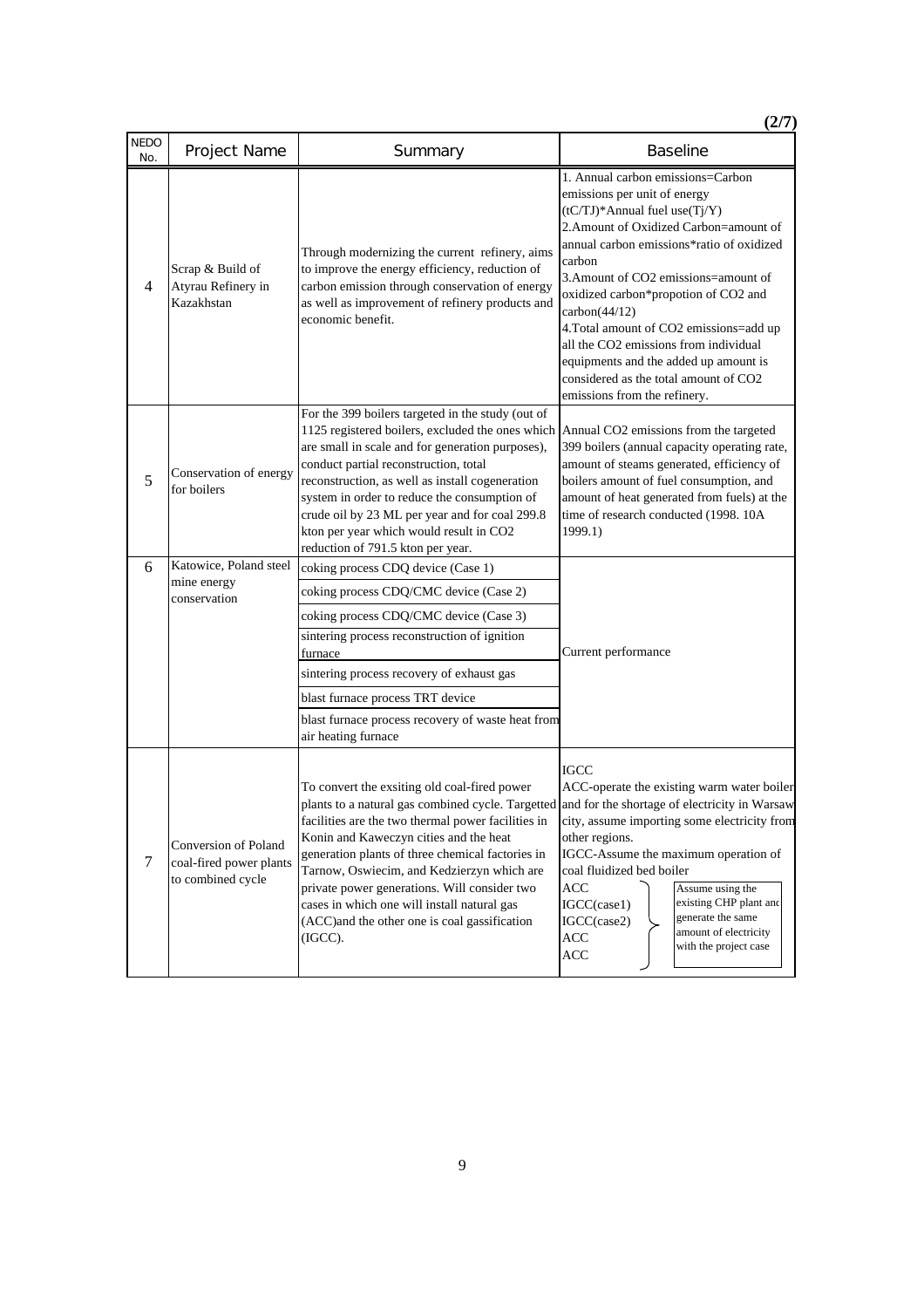| <b>NEDO</b><br>No. | Project Name                                                                                                           | Summary                                                                                                                                                                                                                                                                                                                                                                                                                                                                                                                                                                                                                                                        | <b>Baseline</b>                                                                                                                                                                                                                                                                                                                                                                                                                                                          |
|--------------------|------------------------------------------------------------------------------------------------------------------------|----------------------------------------------------------------------------------------------------------------------------------------------------------------------------------------------------------------------------------------------------------------------------------------------------------------------------------------------------------------------------------------------------------------------------------------------------------------------------------------------------------------------------------------------------------------------------------------------------------------------------------------------------------------|--------------------------------------------------------------------------------------------------------------------------------------------------------------------------------------------------------------------------------------------------------------------------------------------------------------------------------------------------------------------------------------------------------------------------------------------------------------------------|
| 8                  | Myanmmar national<br>electric power loss<br>reduction project                                                          | Aims at reduction of CO2 by improving the<br>transmission/distribution loss in the power<br>supply system                                                                                                                                                                                                                                                                                                                                                                                                                                                                                                                                                      | Annual CO2 emissions (ton/year)=electric<br>loss(kW)*annual electric loss<br>coefficient(MWh/kW)*CO2 emission<br>coefficient (Gg-C/10^19kcal)*860/(Heat<br>efficienty*10^4)*CO2/C coefficient<br>1.national grid line annual CO2 emissions<br>$(ton/year) = 28,533*4229*0.5639*860/(0.4*)$<br>10^4)*44/12=54,524<br>2.33kV electric transmission annual CO2<br>emissions(ton/year)<br>$=1,565.8*4,229*0.5639*860/(0.4*10^4)*44$<br>/12<br>3.6/6kV&400V distribution line |
| 9                  | Optimization of<br>pipeline system<br>including gas pipeline<br>reconstruction in order<br>to reduce GHGs in<br>Russia | Conduct repair work to stop the leakage of<br>methane and CO2 from Permtransgaz pipeline<br>system                                                                                                                                                                                                                                                                                                                                                                                                                                                                                                                                                             | Current facilities (annual GHGs emissions<br>from the permatransgaz pipeline system)                                                                                                                                                                                                                                                                                                                                                                                     |
| 10                 | Khabarovsk, Russia<br>refinery energy<br>conservation                                                                  | Apart from the distillation column and heating<br>furnace which have already been reconstructed,<br>the project aims to replace all the other<br>equipments using Japan's technology including<br>its modern conservation energy technology.                                                                                                                                                                                                                                                                                                                                                                                                                   | for the case of liquid fuel<br>CO2 emissions=annual fuel consumption<br>(9.063kt.yr)*net calorific values of residual<br>oil (40.19Tj/kt)*per unit of carbon emission<br>(21.1)*coefficient of oxidized carbon ratio<br>(0.99)*proportion of CO2 and<br>carbon(44/12)=27,898t/yr=27.898Gg/yr                                                                                                                                                                             |
| 11                 | Conversion of coal-fired<br>power plant to natural<br>gas-fired plant in<br>Sakhalin State                             | Through renewing the generation device to the<br>efficient device which use natural gass affluent<br>to Sakhalin island, aims to reduce CO2<br>emissions as well as reducing the energy unit<br>price.                                                                                                                                                                                                                                                                                                                                                                                                                                                         | CO2 emissions(KtCO2/yr)=annual fuel<br>consumption(KtCoal/year,ktOil/year,<br>Nm3NG/year)*CO2 emissions<br>unit(tC/TJ)*44(kgCO2/kmolCO2)/12(kgC/k<br>molC)*low order heat generation(kJ/kg or<br>kJ/Nm3)*coefficient of oxidized carbon<br>ratio/1,000,000(1/M)(3)                                                                                                                                                                                                       |
| 12                 | Russian Konakovo<br>power plant combined<br>cycle plan                                                                 | Renew 4 out of 8 thermal power equipments<br>(300MW) with gas turbine combined cycle<br>generation device                                                                                                                                                                                                                                                                                                                                                                                                                                                                                                                                                      | annual CO2 emission from the current<br>devices=CO2 generation from crude oil +<br>CO <sub>2</sub> generation from gas<br>fuel=1970,000+4,430,000+6,400,000t-<br>CO2/year                                                                                                                                                                                                                                                                                                |
| 13                 | Russian coal-fired<br>power plant CO <sub>2</sub><br>emissions reductions                                              | In 1998, a total of 48 projects were proposed to<br>Japan by RAO EES (ROSSII). 8 of these plants,<br>except the coal-fired power plants that have been<br>the subject of special feasibility studies during<br>the present fiscal year, and one plant studied at<br>the request of RAO EES ROSII-that is, a total of<br>nine plants- have been the subject of special case<br>studies, and their names are as follows:<br>1. Dorogobuzh Power Plant<br>2.Reftinskaya Power plant<br>3. Verkhne-tagil Power Plant<br>4. Troitsk Power Plant<br>5. Novo-Irkutsuk Power Plant<br>6. Cherpet Power Plant<br>7. Ulanude Power Plant<br>8.No.2 Kamchatka Power Plant | Current situation with the existing facilities<br>(rate of utilization set to 70%)                                                                                                                                                                                                                                                                                                                                                                                       |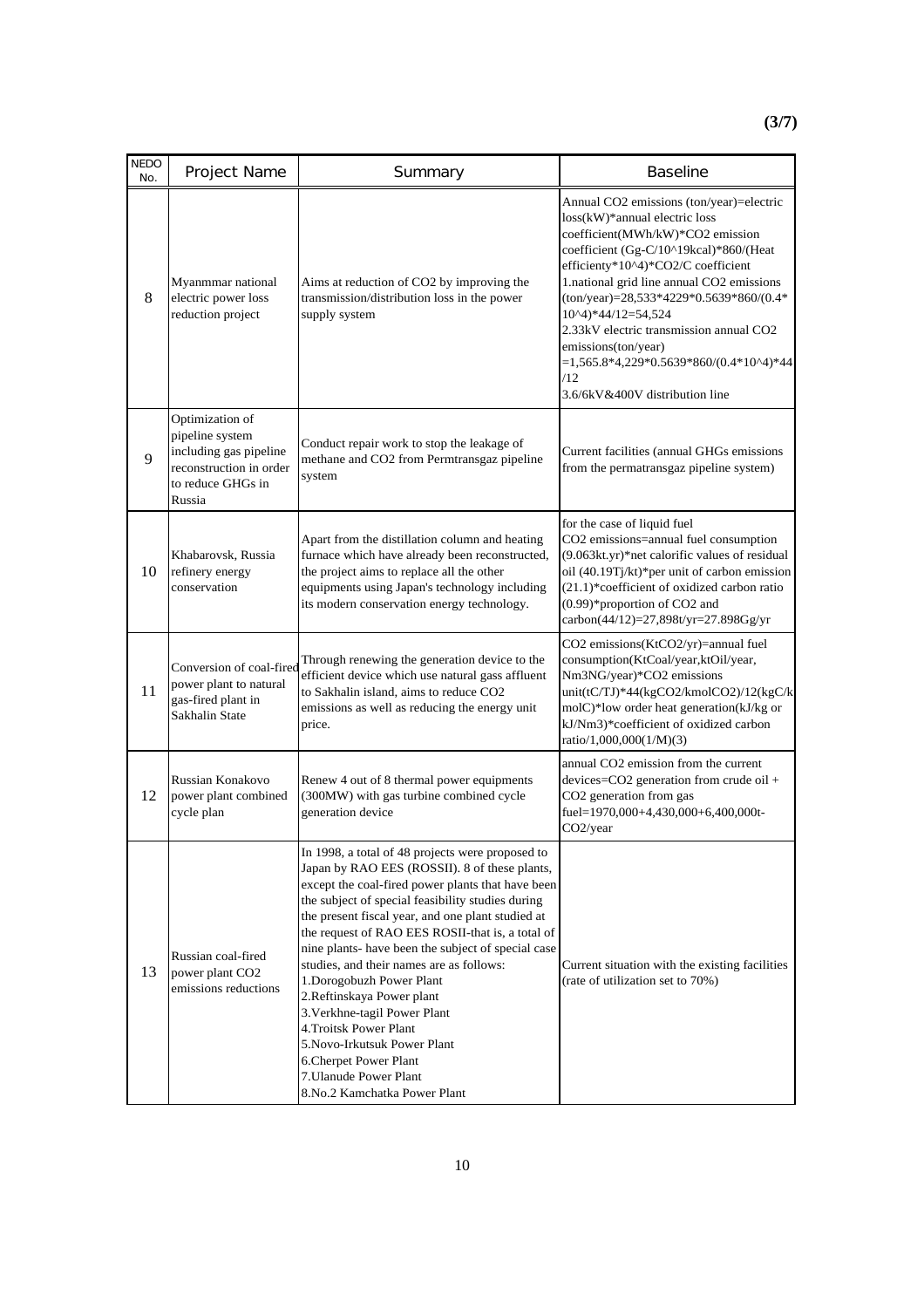|                    |                                                                                                     |                                                                                                                                                                                                                                                                                                                                                                                                                                                                                                                                                                                                                                                                                                                                                                                                                                                                                                                                                                                                     | (4/7)                                                                                                                                                                                                                                                                           |
|--------------------|-----------------------------------------------------------------------------------------------------|-----------------------------------------------------------------------------------------------------------------------------------------------------------------------------------------------------------------------------------------------------------------------------------------------------------------------------------------------------------------------------------------------------------------------------------------------------------------------------------------------------------------------------------------------------------------------------------------------------------------------------------------------------------------------------------------------------------------------------------------------------------------------------------------------------------------------------------------------------------------------------------------------------------------------------------------------------------------------------------------------------|---------------------------------------------------------------------------------------------------------------------------------------------------------------------------------------------------------------------------------------------------------------------------------|
| <b>NEDO</b><br>No. | Project Name                                                                                        | Summary                                                                                                                                                                                                                                                                                                                                                                                                                                                                                                                                                                                                                                                                                                                                                                                                                                                                                                                                                                                             | <b>Baseline</b>                                                                                                                                                                                                                                                                 |
| 14                 | Khabarovsk, thermal<br>power plant renewal<br>work and Joint<br>Implementation<br>Feasibility Study | Most of the thermal power plants in Khabarovsk<br>are old and the generation efficiency is lowering<br>remarkably. In this study, one of those<br>generating plants, Khabarovsk generation plant<br>no.1, is going to be demolished and as a<br>replacement, Khabarovsk no.4 will be<br>established.                                                                                                                                                                                                                                                                                                                                                                                                                                                                                                                                                                                                                                                                                                | Current situation of the existing facility<br>(total amount of CO2 emissions from<br>generation plants no.1 and no.3 as well as<br>plants from other districts all added up)                                                                                                    |
| 15                 | Utilizing geothermal<br>power for the district<br>heating in Kamchatka,<br>Russia                   | Replacing the current energy sources of the hot<br>water (fossil fuel power and thermal power<br>plant) with natural geothermal hot water and/or<br>Geothermal Heat pump systems (GHP) in order<br>to reduce the Greenhouse gas emissions.                                                                                                                                                                                                                                                                                                                                                                                                                                                                                                                                                                                                                                                                                                                                                          | the amount of CO2 emitted from fossil fuel<br>burning in order to supply hot water                                                                                                                                                                                              |
| 16                 | for no.1 and no.9<br>combined heat and<br>power generation plants<br>of Irkutsk, Russia             | By replacing fuels from coal to natural gas for<br>no.1 and no.9 heat and power generation plants,<br>aims to reduce carbon emission unit and reduce<br>the amount of CO2 emissions.<br>1. Variation1-Add the natural gas receiving<br>facility for the existing power generation plant<br>and revamp the relevant boiler facility with the<br>conversion of the fuel.<br>2.In addition to Variation 1, revamp the water<br>Fuel Conversion Project treatment facility which decreases the capability<br>of the heat and electricity supply because of<br>being too old.<br>3. Put together the boilers and steam turbine<br>generations(Gas turbine generator is not<br>adopted).<br>4. Dismantle the existing power generation plant<br>and instal a new power generation plant with gas<br>turbine.<br>*Between variation 1 and 2, there will be a<br>difference in profitability and cost effectiveness,<br>however, there will be no difference in the<br>amount of GHGs emissions reductions. | Case1 Amount of CO2 emitted from the<br>Operation mode close to the base operation<br>load<br>Case2 Amount of CO2 emitted from the<br>Average operation load in 1996 and 1997.                                                                                                  |
| 17                 | Possible joint-projects<br>for carbon dioxide<br>reductions in Russia                               | Renewal of facilities which produce forged steel<br>and iron of a Russian heavy machinery<br>manufacturing company, Uralmash, as well as to<br>improve the efficiency of generation facilities of<br>SveldorvEnergy, a local utility company which<br>supplies electricity to Uralmash.                                                                                                                                                                                                                                                                                                                                                                                                                                                                                                                                                                                                                                                                                                             | Amount of CO2 emitted if Uralmash<br>produced the targetted amount using the<br>existing facilities. For SveldorvEnergy,<br>amount of CO2 emissions from IV line and<br>V line (generation facilities are formulated<br>from I~V lines in which IV and V lines are<br>renewed). |
| 18                 | Magnitogorsk, Russia<br>Steelworks energy<br>conservation                                           | coking process CDQ device<br>coking process CMC device<br>coking process ACC device<br>sintering process ignition furnace renewal<br>Blast furnace process TRT device<br>steel converter process LDG recovery<br>metal rolling process heat furnace energy saving<br>provision<br>heat furance reduction of electricity<br>oxygen plant renewal of oxygen plant                                                                                                                                                                                                                                                                                                                                                                                                                                                                                                                                                                                                                                     | Actual performance in 1997                                                                                                                                                                                                                                                      |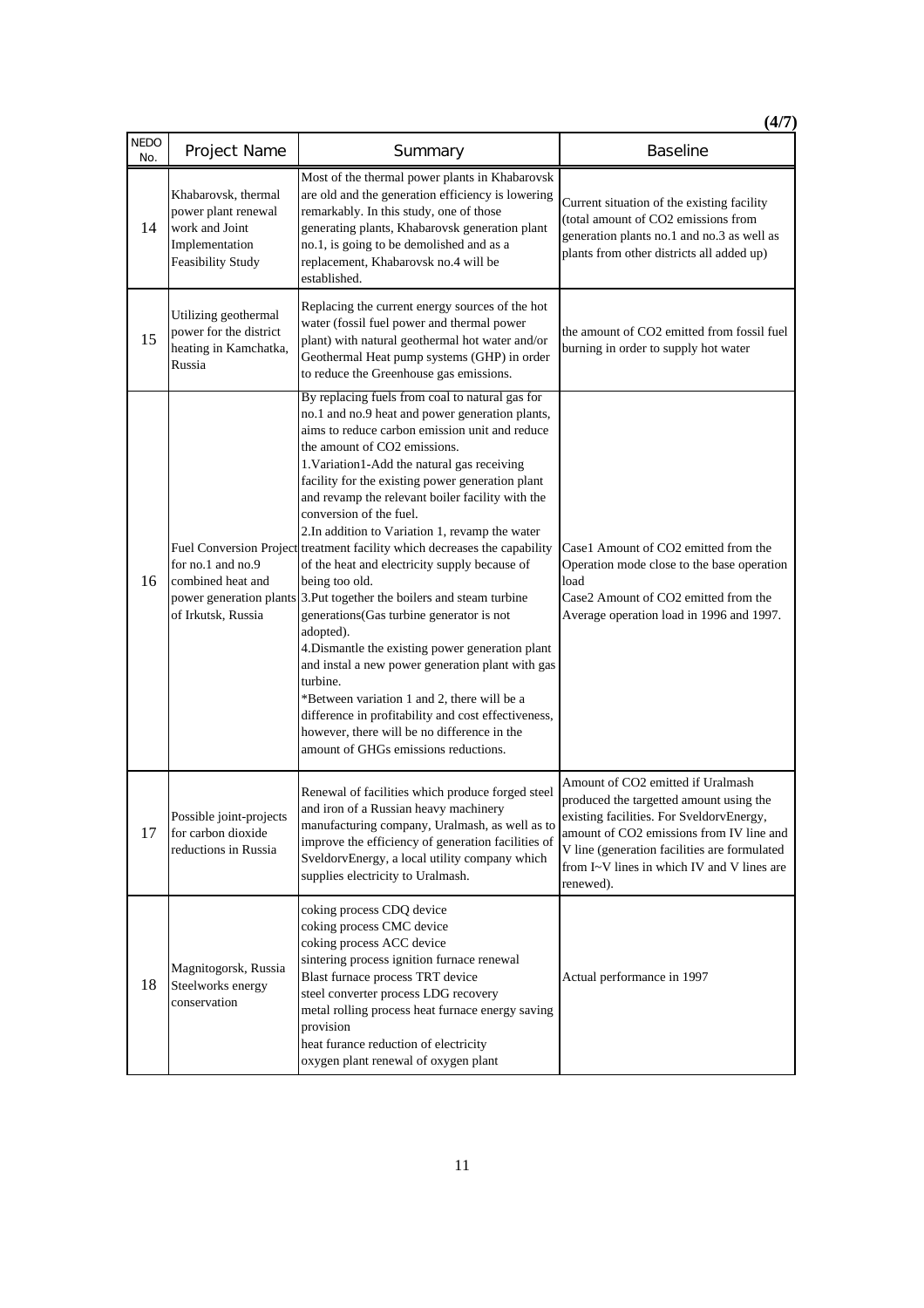| <b>NEDO</b><br>No. | Project Name                                                                                 | Summary                                                                                                                                                                                                                                                                                                                                                                                                                                                                                                                                                                                                                                                                                                                                                                                                                                                                                                                           | <b>Baseline</b>                                                                                                                                                                                                                                                                         |
|--------------------|----------------------------------------------------------------------------------------------|-----------------------------------------------------------------------------------------------------------------------------------------------------------------------------------------------------------------------------------------------------------------------------------------------------------------------------------------------------------------------------------------------------------------------------------------------------------------------------------------------------------------------------------------------------------------------------------------------------------------------------------------------------------------------------------------------------------------------------------------------------------------------------------------------------------------------------------------------------------------------------------------------------------------------------------|-----------------------------------------------------------------------------------------------------------------------------------------------------------------------------------------------------------------------------------------------------------------------------------------|
| 19                 | Igunovskaya plant fuel<br>conversion                                                         | For the suspended 300 MW coal-fired power<br>plant construction, install 450MW class<br>combined cycle as well as convert fuels to<br>natural gas in order to reduce the emissions of<br>GHGs                                                                                                                                                                                                                                                                                                                                                                                                                                                                                                                                                                                                                                                                                                                                     | Amount of CO2 emitted from the existing<br>generation plant as well as the plant which<br>the construction work has been suspended<br>from.                                                                                                                                             |
| 20                 | Repowering of gas<br>based thermal power<br>plants (three power<br>plants)                   | Renew three power plants in Russia which are<br>Kirishi Power Station in Leningrad state,<br>Puskovskaya Power station in Puskov state, and<br>Iriklinskaya Power station in Orenburg State in<br>order to reduce the greenhouse gas emissions. In<br>particular, improve the heating efficiency and<br>reduce fuel consumption as a central focus.                                                                                                                                                                                                                                                                                                                                                                                                                                                                                                                                                                               | CO <sub>2</sub><br>emissions=PGV*FC*4.1868TJ/Tcal*CEF*F<br>$CO*44/12$<br>1.PGV: Power Generation Volume<br>2.FC:Fuel Consumption (Kcal/Kwh)<br>3.4.1868TJ/Tcal<br>4.CEF: Carbon Emissions factor (tC/TJ)<br>5.FCO: Fraction of Carbon Oxidized<br>6.44/12: Proportion of CO2 and carbon |
| 21                 | <b>Achinsk Refinery</b><br>energy conservation<br>project                                    | Energy efficiency of the Achinsk refinery is low<br>with the average of 60 to 70%. Thus it results in<br>fuel consumption that is more than normally<br>required. This project aims to conserve energy in<br>this refinery.                                                                                                                                                                                                                                                                                                                                                                                                                                                                                                                                                                                                                                                                                                       | CO2 emissions without the project that is<br>estimated from the amount of fuels<br>consumption.                                                                                                                                                                                         |
| 22                 | Fuel conversion plan<br>from coal to natural gas<br>for the Amursk heat<br>and power station | Convert heat and power generation (coal-fired<br>power plant of 285 MW, heat generation power<br>of 764Gcal/h) to natural gas and reduce the<br>greenhouse gas emissions.                                                                                                                                                                                                                                                                                                                                                                                                                                                                                                                                                                                                                                                                                                                                                         | CO2 emission from both heat and power<br>generation. For power generation, use 1993<br>as a base year in the existing power plant,<br>and for heat generation, use 1998 as a base<br>year.                                                                                              |
| 23                 | Kuznetsk steel works<br>converter installation                                               | cutback basic steel production to 2million tonnes Amount of CO2 emissions from energy<br>per year.                                                                                                                                                                                                                                                                                                                                                                                                                                                                                                                                                                                                                                                                                                                                                                                                                                | consumption for the year 1998.                                                                                                                                                                                                                                                          |
|                    |                                                                                              | Suspension of open-hearth furnace no.1 and<br>production increase for the electric furnace no.2<br>and establishment of electric furnace no.3.                                                                                                                                                                                                                                                                                                                                                                                                                                                                                                                                                                                                                                                                                                                                                                                    | Assume that the annual production of basic<br>steel is 2million ton per year, considered the<br>CO2 emissions from both electric and open-<br>hearth furnace using their 1997 performance<br>for the rate of utilization.                                                               |
| 24                 | Total plan of thermal<br>power plant<br>rehabilitation in<br>maritime provinces              | The objectives of the project comprises the<br>following;<br>1. Replacement and extension of the boilers at<br>Vladivostok Thermal power plant<br>no.2(Vladivostok TPP), which at present has a<br>total electric capacity of 575 MW and a<br>maximum heat supply capacity of 1300 Gcal/h.<br>2. Shutdown of the existing Partizansk Thermal<br>Power Plant (Partizansk TPP), which at present<br>has a total electric capcity of 212 MW and a<br>maximum heat supply capacity of 80 Gcal/h, and<br>construction of new Partizansk Power Plant.<br>3. New construction of Ussuriisk Thermal Power<br>Plant (Ussuriisk TPP), the construction of the<br>plant which at present has been suspended.<br>Through the conversion of fuel and by the higher<br>efficiency of the new equipment which will<br>result from implementation of the above plan,<br>the project aims to achieve a significant<br>reduction of GHGs emissions. | CO2 emissions=annual fuel consumption<br>(Kt/y)*the amount of carbon with in fuels<br>(Ct/kt)*imperfect combustion adjustment<br>coefficeint*44/12                                                                                                                                      |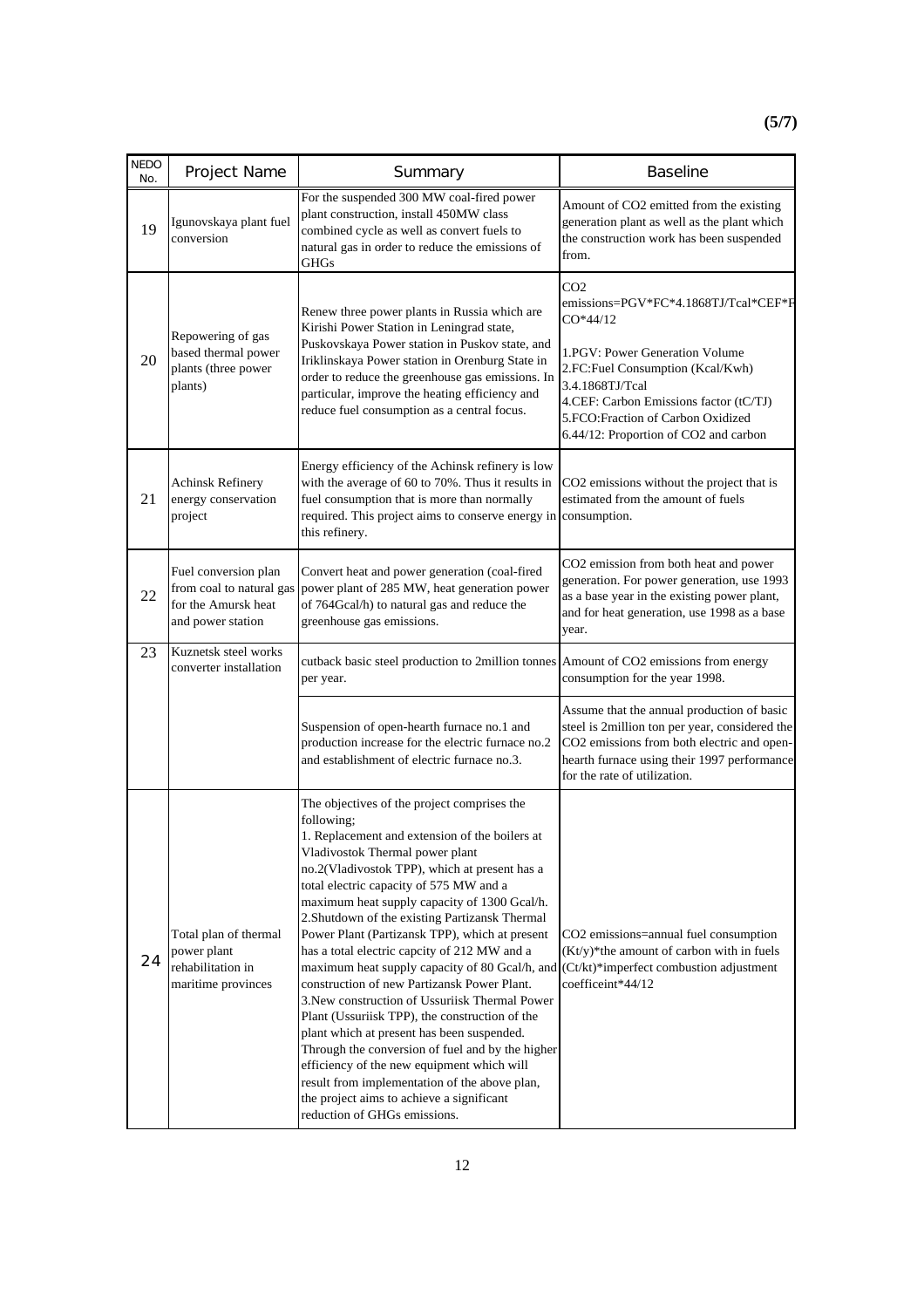**(6/7)**

| <b>NEDO</b><br>No. | Project Name                                                                                   | Summary                                                                                                                                                                                                                                                                                                                                                                                                                                  | <b>Baseline</b>                                                                                                                                                                                                                                                                                                                                                                                                                                                                                                                                                                                                                                                                                                                                                                                  |
|--------------------|------------------------------------------------------------------------------------------------|------------------------------------------------------------------------------------------------------------------------------------------------------------------------------------------------------------------------------------------------------------------------------------------------------------------------------------------------------------------------------------------------------------------------------------------|--------------------------------------------------------------------------------------------------------------------------------------------------------------------------------------------------------------------------------------------------------------------------------------------------------------------------------------------------------------------------------------------------------------------------------------------------------------------------------------------------------------------------------------------------------------------------------------------------------------------------------------------------------------------------------------------------------------------------------------------------------------------------------------------------|
| 25                 | Renewal of<br>Schekinskaya thermal<br>power plant                                              | Schekinskaya power plant TPP block 1 (units<br>8,9,&10) and Novomoskovskaya TPP block 1<br>which contains 100MW generation plants. The<br>above devices are old and require renewal. For<br>the Novemoskovskaya TPP, install 800MW class<br>gas turbine combined cycle generation plant in<br>order to improve heat efficiency.                                                                                                          | annual CO2 gas emissions (ton)<br>annual CO2 gas emissiosn=amount of<br>carbon consumed*carbon imperfect<br>combusion adjustment<br>coefficient*3.667(convert carbon to CO2<br>unit)=984,062(tC)*0.995*3.667=3,590,514<br>(ton)                                                                                                                                                                                                                                                                                                                                                                                                                                                                                                                                                                  |
| 26                 | Renewal of<br>Ryazanskaya thermal<br>power plant                                               | Renewal of old generation plants in Ryazanskaya<br>and also with the fuel conversion aim to reduce<br>the greenhouse gas emissions.                                                                                                                                                                                                                                                                                                      | Amount of CO2 emitted from the existing<br>plant                                                                                                                                                                                                                                                                                                                                                                                                                                                                                                                                                                                                                                                                                                                                                 |
| 27                 | Master plan for the<br>boiler renewal in<br>Novgorod Province                                  | Most of the local governments' boilers houses<br>specialized in the heat supply system are as old<br>as 30 years, thus they suffer from low thermal<br>efficiency and because most of these are either<br>coal-fired or crude oil-fired boilers, they<br>negatively affect the workload and the safety of<br>the plant workers. Thus the project aims to<br>mitigate such problems as well as to reduce the<br>greenhouse gas emissions. | 1.the amount of CO2 emissions per 1MW of<br>coal-fired boiler<br>18.7(annual energy consumed by a boiler<br>per 1MW of<br>output(TJ/MW*Y)*25.8(amoount of carbon<br>comprised(tonC/TJ))*0.98=1,734(tonCO2/<br>$MW*Y)$<br>2.the amount of CO2 emissions per 1MW of<br>crude oil-fired boiler<br>18.7*21.2*(44/12)*0.99=1,439<br>3.the amount of CO2 emissions per 1MW of<br>natural gas-fired boiler<br>14.4*15.3*(44/12)*0.995=804                                                                                                                                                                                                                                                                                                                                                               |
| 28                 | Renewal of heating<br>furnace in oil refineries<br>of Kuiibyshev, Syzran,<br>and Novokuibyshev | In order to reduce greenhouse gases, the project<br>aims to investigate the plausible ways of energy<br>conservation for heating furnace in oil refineries<br>of Kuiibyshev, Syzran, and Novokuibyshev all<br>located in samara state.                                                                                                                                                                                                   | the amount of CO2 emissions=amount of<br>fuel consumption with oil conversion unit<br>(kton/year)*the energy unit of fuels<br>(42.08TJ/kton)*emissions unit of<br>carbon(20.0ton-C/TJ)*fraction of carbon<br>oxydized(0.99)*proportion of CO2 and<br>carbon (44/12)                                                                                                                                                                                                                                                                                                                                                                                                                                                                                                                              |
| 29                 | Methane recovery and<br>usage from coal mines<br>in China                                      | investigated the availability of methanol, city gas<br>and electric generation from methane recovered<br>from the Yangquan coal and Panjiang coal<br>mining leakages.                                                                                                                                                                                                                                                                    | the amount of methane emission expected<br>from the existing facility in the year 2000                                                                                                                                                                                                                                                                                                                                                                                                                                                                                                                                                                                                                                                                                                           |
| 30                 | Waste heat power<br>generation from the<br>Chinese cement plant                                | The cement industry utilizes a vast amount of<br>energy, thus efficient use of heat energy is<br>required. Most of the large sized cement plants<br>in Japan are equipped with a waste heat power<br>generation unit.<br>As China is one of the largest cement producers<br>in the world, it is essential to investigate the<br>effect of installing waste heat power generation<br>units for the cement plants.                         | the amount of annual fossil fuel<br>consumption $(t/y)$<br>=annual electricity<br>consumption(kW)*annual operation<br>days(day/year)*24(h/day)*coefficient of oil<br>conversion(kcal/kWh)<br>*4.1868(kJ/kcal)/crude oil net calorific<br>values(TJ/kt)/10^6<br>annual CO2 generated(t/y)<br>=annual consumption of fossil fuels from<br>the existing power generation*Chinese<br>crude oil net calorific Values<br>(TJ/kW)*Carbon emission factor*Fraction<br>of Carbon Oxidized*CO2/Ccoefficient/10^3<br>-Tongling Cement Plant in Anhui Province<br>annual fossil fuel consumption $(t/y)$<br>=4667(kW)*330d/y*24h/d*2,646(kcal/kWh<br>)*4.1868(kJ/kcal)/42.62(Tj/kt)/10^6<br>$= 96,070(t/y)$<br>annual CO2 emissions $(t/y)$<br>=96,070(t/y)*42.62(TJ/kt)*20(TC/TJ)*0.99<br>$*(44/12)/10^{3}$ |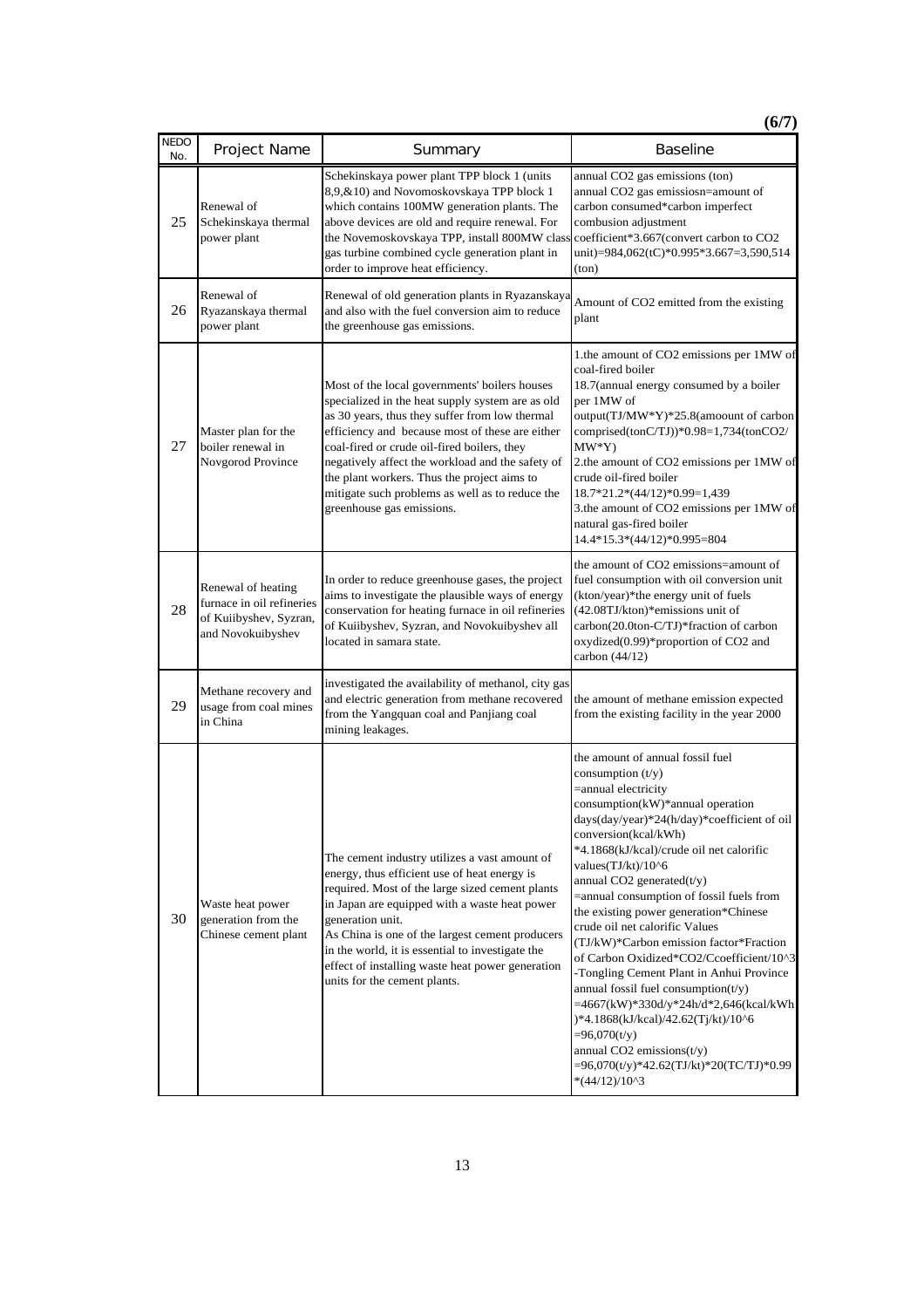| <b>NEDO</b><br>No. | Project Name                                                                                                                                                                                     | Summary                                                                                                                                                                                                                                                                                                                                                                                              | <b>Baseline</b>                                                                                                                                                                                                                                                                                                                                                                                                                                                                                                                                                                                                                                         |
|--------------------|--------------------------------------------------------------------------------------------------------------------------------------------------------------------------------------------------|------------------------------------------------------------------------------------------------------------------------------------------------------------------------------------------------------------------------------------------------------------------------------------------------------------------------------------------------------------------------------------------------------|---------------------------------------------------------------------------------------------------------------------------------------------------------------------------------------------------------------------------------------------------------------------------------------------------------------------------------------------------------------------------------------------------------------------------------------------------------------------------------------------------------------------------------------------------------------------------------------------------------------------------------------------------------|
| 31                 | the diffusion of<br>Fluidized bed cement<br>kiln system in China                                                                                                                                 | investigate the effect of converting the existing<br>vertical shaft kiln process of two cement<br>companies in China with fluidized bed cement<br>kiln system developed by center for coal<br>utilization Japan.                                                                                                                                                                                     | the amount of CO2 emitted from the<br>existing kiln system                                                                                                                                                                                                                                                                                                                                                                                                                                                                                                                                                                                              |
| 32                 | Joint implementation<br>project feasibility study<br>for CO2 emission<br>reduction by Keio<br>University                                                                                         | Conduct a comprehensive study to find ways to<br>avoid urban environment pollution due to coal<br>burnig and to assess potential methods to reduce<br>CO2 and other greenhouse gas emissions and<br>consider ways to improve the efficiency of heat<br>supplying businesses in Beijing. The study will<br>limits its target on home stoves, decentralized<br>boilers, and heat sypplying businesses. | (the amount of emissions are stated but no<br>equation provided)                                                                                                                                                                                                                                                                                                                                                                                                                                                                                                                                                                                        |
| 33                 | Feasibility study of<br>CO <sub>2</sub> emissions<br>reductions using the<br>petroleum coke residue<br>generated as fuel for<br>power generation in<br>Chinese oil refineries                    | By installing IGCC(integrated gasification<br>combined cycle) in the Nanjing Refinery of<br>Jinling Petrochemical Corporation, it enables the<br>refinery to utlize the residue (of petroleuk coke)<br>as fuel for power generation, thus results in CO2<br>emissions reductions from the existing power<br>plants.                                                                                  | 1) the amount of CO2 emissions resulting<br>from generating the power from coal-fired<br>power plant in order to supply electricity<br>for the existing oil refinery.<br>2)CO2 emissions from utilizing petroleum<br>coke residues.<br>*the emissions from 2) will differ according<br>to different methods, thus it requires to<br>calculate emissions by assuming 4different<br>cases as follows;<br>1.case 1-utilize all as burning fuels<br>2.case2-utilize all as power generation<br>3.case3-utilize all in such a way so that CO2<br>will not be emitted<br>4.case4-utilize some for burning fuels,<br>power generation, and for other purposes. |
| 34                 | Probability of<br>rationalization and joint<br>execution of energy use<br>in Chinese steel<br>industry(study on the<br>introduction of scrap<br>preheating system for<br>electric furnace)       | Installation of scrap preheating system to electric<br>furnace steel plants for Wuyang Iron and Steel<br>Co. Ltd, Tianjin Steel Pipe Corp., Shanghai<br>Pudong Iron&Steel(group)CO., Ltd., Shanghai<br>No.5 Steel(Group)CO., LTD                                                                                                                                                                     | Current performance                                                                                                                                                                                                                                                                                                                                                                                                                                                                                                                                                                                                                                     |
| 35                 | Investigating the<br>feasibility to increase<br>the efficiency of the<br>existing coal-fired<br>power plants in China                                                                            | Reduce the CO2 emissions from coal-fired<br>generation by increasing the generation<br>efficiency of the existing plants.                                                                                                                                                                                                                                                                            | CO2 emissions from the plants prior to their<br>renewal (consider two cases after the<br>renewals, one with no changes in the<br>utilization ratio of power plants and the<br>other with the 80% increase in their<br>utilization ratio).                                                                                                                                                                                                                                                                                                                                                                                                               |
| 36                 | Rehabilitation of<br>300MW coal-fired<br>power plants in China                                                                                                                                   | Improve the efficiency of energy utilization in<br>the following three 300MW coal-fired power<br>plants:<br>1. Shandong Province Zouxian Power Plant<br>2. Anhui Province Luohe Power Plant, and<br>3. Henan Province Yaomeng Power Plant                                                                                                                                                            | Current performance                                                                                                                                                                                                                                                                                                                                                                                                                                                                                                                                                                                                                                     |
| 37                 | Improvement of the<br>low-grade coal quality<br>in Chongqing city in<br>China in order to<br>reduce CO2 emissions<br>(researched the<br>possibility of coal-<br>biomass briquette<br>production) | Aims to improve air pollution due to the coal<br>burning in Chongqing and reduce CO2 emissions the amount of CO2 emitted from coals<br>through installing bio-briquette production<br>technology.                                                                                                                                                                                                    | without using bio-briquette                                                                                                                                                                                                                                                                                                                                                                                                                                                                                                                                                                                                                             |
| 38                 | A study of BFG<br>MONO-firing gas<br>turbine combined cycle<br>power plant application<br>for the steel mill of<br>China                                                                         | Aims to reduce CO2 emissions by applying 1100 CO2 emissions from the coal-fired power<br>degrees celcius class combined cycle power plant plants                                                                                                                                                                                                                                                     |                                                                                                                                                                                                                                                                                                                                                                                                                                                                                                                                                                                                                                                         |
| 39                 | Energy conservation<br>project for electric<br>furnaces of the Shen<br>Yang Iron and Steel<br>Complex in Liaoning<br>Province                                                                    | weed out electric furnace that are small in scale<br>or are old, and convert furnace that are energy<br>efficient and are environmentally sound.                                                                                                                                                                                                                                                     | Assume the increase in yield ratio through<br>installing some new facilities to the current<br>performance and consider that as baseline.                                                                                                                                                                                                                                                                                                                                                                                                                                                                                                               |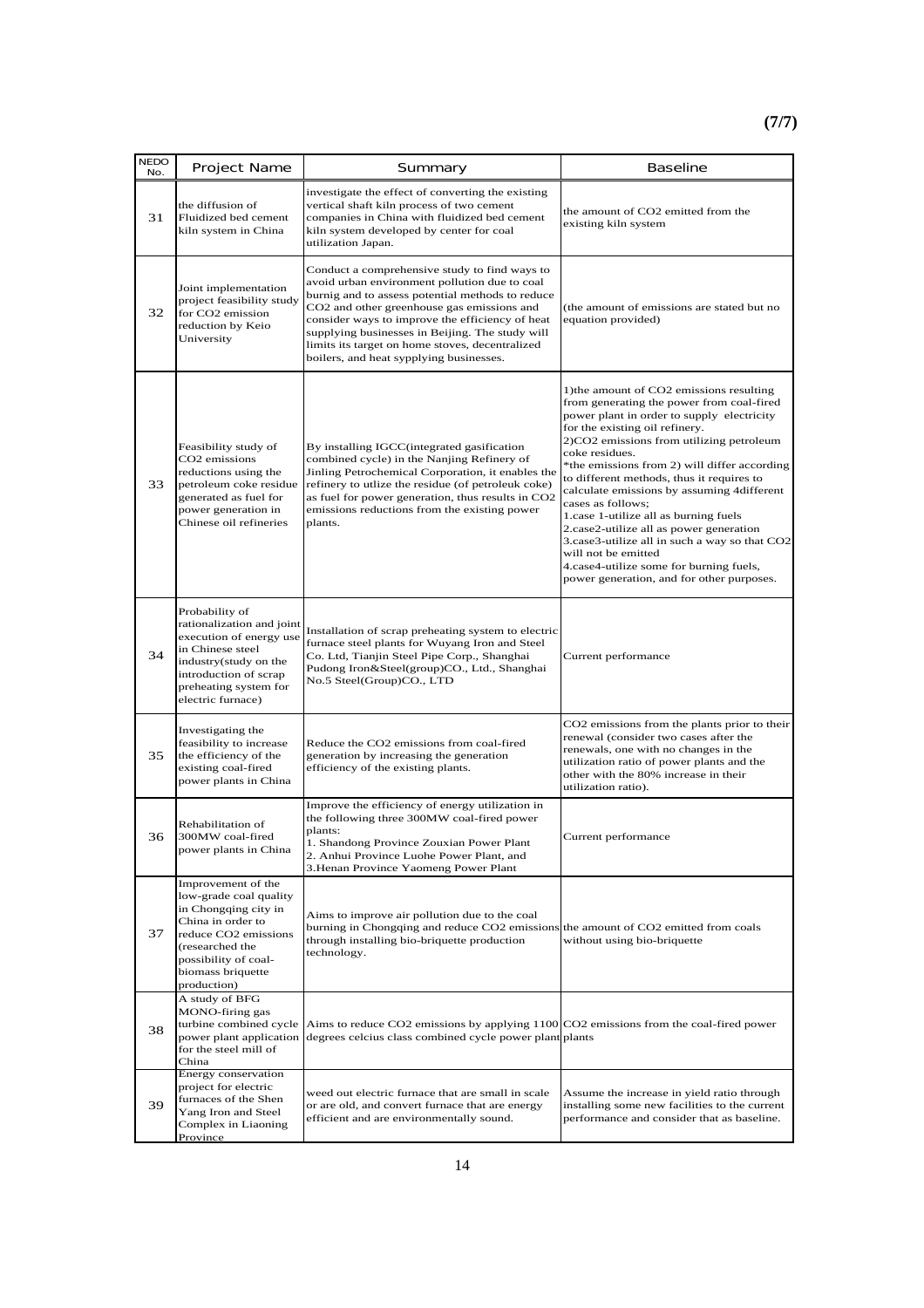# *Appendix 2: Calculation Result of Energy projects*

 **(1/2)**

|                |                                                                                                                    |                                                                                           |            |                |                | Payback Years  |                |           |              | IRR $(\%)$ |       |
|----------------|--------------------------------------------------------------------------------------------------------------------|-------------------------------------------------------------------------------------------|------------|----------------|----------------|----------------|----------------|-----------|--------------|------------|-------|
| #              | Name of<br>Project                                                                                                 | Case                                                                                      | Category   | W/O<br>ET      | Const<br>ant   | Low            | High           | W/O<br>ET | Const<br>ant | Low        | High  |
|                | Energy Conservation of Nobo-Baku Refineries in Baku,                                                               | crude oil distilling<br>apparatus for<br>Nobo-Baku oil<br>refineries<br>FCC equipment for | OIL        | 4              | 3              | 4              | 4              | 27%       | 34%          | 32%        | 33%   |
| 1              | Azerbaidjan                                                                                                        | Nobo-Baku oil<br>refineries                                                               | OIL        | 11             | 10             | 10             | 10             | 5%        | 7%           | 7%         | 7%    |
|                |                                                                                                                    | crude oil normal<br>pressure distilling<br>apparatus for<br>Nobo-Baku oil                 | OIL        | 7              | 6              | 6              | 6              | 13%       | 17%          | 16%        | 18%   |
| $\overline{2}$ | Improvement of the waste management system of<br>Tapioka starch manufacturing plant                                | Total 10 plants                                                                           | <b>OTR</b> | 9              | 5              | 6              | 6              | 8%        | 19%          | 17%        | 19%   |
| 3              | Energy Conservation of Zaporozhye steel plant                                                                      |                                                                                           | <b>STL</b> | $\overline{4}$ | $\overline{4}$ | $\overline{4}$ | $\overline{4}$ | 28%       | 30%          | 30%        | 30%   |
| 5              | Conservation of energy for boilers                                                                                 |                                                                                           | <b>GEO</b> | 9              |                | 7              | 7              | 8%        | 14%          | 13%        | 15%   |
| 8              | Myanmmar national electric power loss reduction project                                                            |                                                                                           | ETF        | N/A            | $\overline{2}$ | 3              | 3              | N/A       | 68%          | 43%        | 48%   |
| 9              | Optimization of pipeline system including gas pipeline reconstruction in order<br>to reduce GHGs in Russia         |                                                                                           | ETF        | N/A            | N/A            | N/A            | N/A            | N/A       | $-7%$        | $-6%$      | $-3%$ |
| 10             | Khabarovsk, Russia refinery energy conservation                                                                    | only re-<br>restructuring heat                                                            | OIL        | 6              | 5              | 5              | 5              | 16%       | 20%          | 19%        | 20%   |
| 11             | Conversion of coal-fired power plant to natural gas-fired plant in Sakhalin                                        |                                                                                           | <b>EPG</b> | 1              | 1              | $\mathbf{1}$   | 1              | 105%      | 106%         | 105%       | 105%  |
| 14             | Khabarovsk, thermal power plant renewal work and Joint 30 years of coal<br><b>Implementation Feasibility Study</b> | firing                                                                                    | <b>EPG</b> | 14             | 11             | 12             | 11             | 6%        | 8%           | 9%         | 12%   |
| 15             | Utilizing geothermal power for the district heating in Kamchatka, Russia                                           |                                                                                           | <b>GEO</b> | 4              | 4              | 4              | $\overline{4}$ | 27%       | 29%          | 28%        | 29%   |
| 16             | Fuel Conversion Project for no.1 and no.9 combined heat power plant no.1                                           | Variation 4 case 2                                                                        | <b>EPG</b> | 8              | 6              | 7              | 6              | 13%       | 17%          | 17%        | 18%   |
|                | and power generation plants of Irkutsk, Russia                                                                     | Variation 4 case 2<br>power plant no.9                                                    | <b>EPG</b> | 8              | 7              | 7              | 7              | 13%       | 15%          | 15%        | 15%   |
| 17             | Possible joint-projects for carbon dioxide reduction in<br>Russia                                                  | Modernization of<br>Uralmash steel mills                                                  |            |                |                |                |                |           |              |            |       |
|                |                                                                                                                    |                                                                                           | <b>STL</b> | 5              | 4              | 4              | 4              | 20%       | 28%          | 26%        | 27%   |
| 19             | Igunovskaya plant fuel conversion                                                                                  | crude oil distilling                                                                      | <b>EPG</b> | 5              | 5              | 5              | 5              | 21%       | 24%          | 24%        | 25%   |
| 21             | Achinsk Refinery energy conservation project                                                                       | apparatus case 1,<br>Bitumen equipment<br>boiler equipment                                | OIL        | 8              | 7              | 7              | 7              | 10%       | 14%          | 13%        | 14%   |
| 22             | Fuel conversion plan from coal to natural gas for the<br>Amursk heat and power station                             | electricity power<br>charge<br>0.0153US\$/kWh                                             | <b>EPG</b> | 11             | 9              | 9              | 9              | 8%        | 11%          | 11%        | 13%   |
| 23             | Kuznetsk steel works converter installation                                                                        | After modernization                                                                       | <b>STL</b> | 6              | 5              | 5              | 5              | 18%       | 22%          | 21%        | 22%   |
|                |                                                                                                                    | Vladivostok<br>Thermal Power                                                              | <b>EPG</b> | 7              | 5              | 6              | 6              | 16%       | 20%          | 20%        | 21%   |
| 24             | Total plan of thermal power plant rehabilitation in<br>maritime provinces                                          | Partizansk Thermal<br>power plant                                                         | <b>EPG</b> | 17             | 13             | 14             | 13             | 4%        | 7%           | 8%         | 10%   |
|                |                                                                                                                    | <b>Ussuriisk Thermal</b><br>Power Plant                                                   | <b>EPG</b> | 24             | 20             | 19             | 18             | 2%        | 3%           | 4%         | 6%    |
| 25             | Renewal of Schekinskaya thermal power plant                                                                        | case 1                                                                                    | <b>EPG</b> | 7              | 6              | 6              | 6              | 15%       | 18%          | 18%        | 19%   |
| 26             | Renewal of Ryazanskaya thermal power plant                                                                         | case 2                                                                                    | EPG        | 14             | 13             | 13             | 12             | 6%        | 7%           | 8%         | 10%   |
|                |                                                                                                                    | Kuiibyshev oil<br>refinery                                                                | OІL        | 12             | 10             | 10             | 10             | 3%        | 7%           | 7%         | 8%    |
| 28             | Renewal of heating furnace in oil refineries of<br>Kuiibyshev, Syzran, and Novokuibyshev                           | Novokuibyshev oil                                                                         |            |                |                |                |                |           |              |            |       |
|                |                                                                                                                    | refinery                                                                                  | OIL        | 10             | 8              | 9              | 8              | 6%        | 10%          | 9%         | 10%   |
|                |                                                                                                                    | Syzran oil refinery                                                                       | OIL        | 14             | 11             | 11             | 11             | 2%        | 5%           | 5%         | 6%    |
| 30             | Waste heat power generation from the Chinese cement plant                                                          |                                                                                           | CMT        | 3              | 3              | 3              | 3              | 35%       | 40%          | 38%        | 39%   |